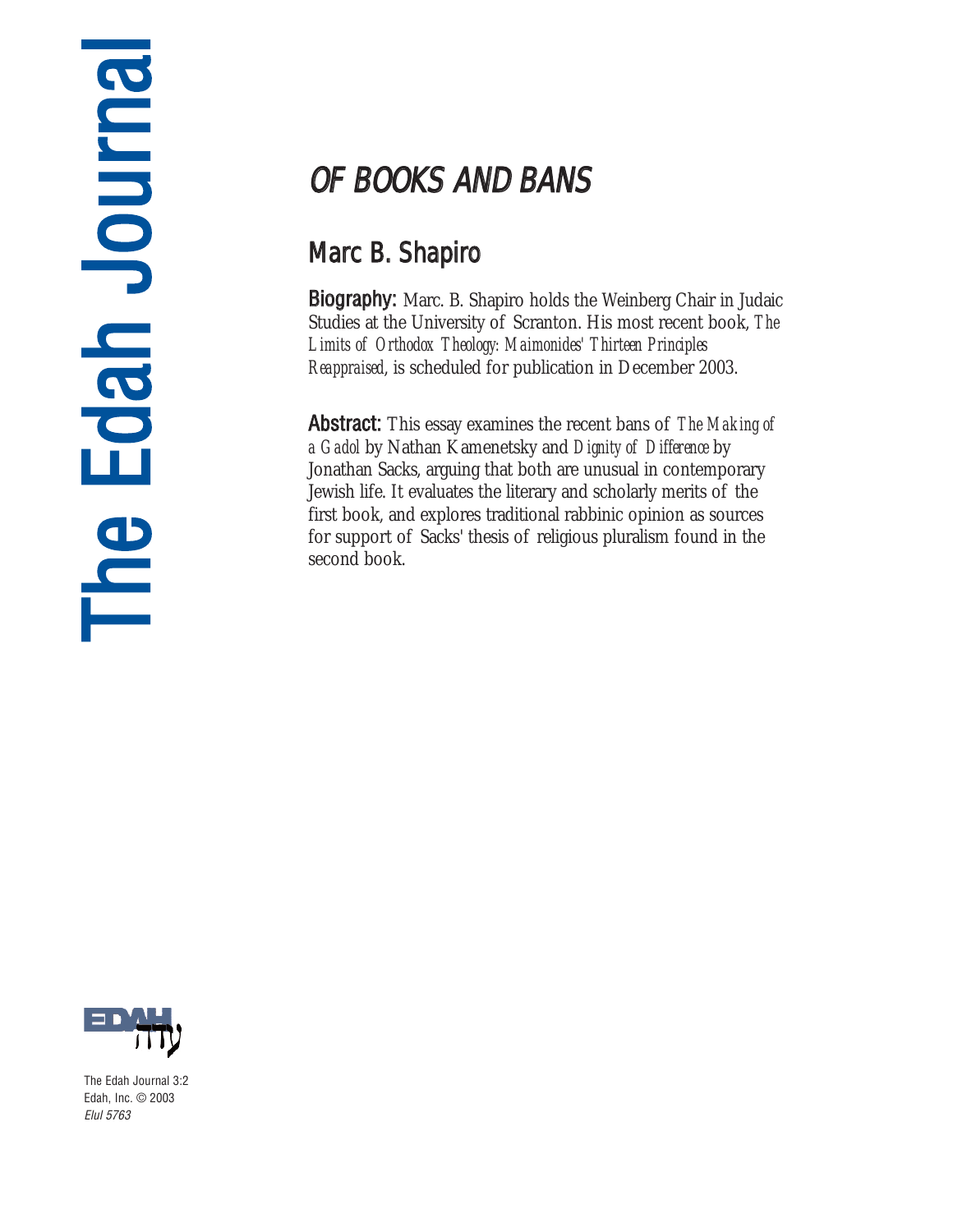### OF BOOKS AND BANS

#### Marc B. Shapiro

#### I.

At the end of 2002, within the space of a few months, Orthodox Jewry witnessed something very unusual. With great publicity two books were placed under a ban: Nathan Kamenetsky's *Making of a Godol* and Jonathan Sacks's *Dignity of Difference*. Kamenetsky is the son of R. Jacob Kamenetsky (died 1986), one of the *gedolim* of the previous generation, and is himself a personality in the *haredi* world, having been one of founders of the Itri Yeshiva. In years past he was even worthy of being referred to as *Ha-Ga'on* by *Yated Ne'eman*, the *haredi* mouthpiece.3 Sacks is the Chief Rabbi of England (technically only the Chief Rabbi of the United Hebrew Congregations of Britain and the Commonwealth), and an eloquent spokesman for traditional Judaism as well as a most prolific author.

Although there was a time when bans were issued against the writings of various alleged heretics, today the boundaries between denominations are clear and members of the Orthodox community do not need any special warning that non-Orthodox works may contain false theology. Besides, due to the sheer mass of such literature, it would be impossible to keep up with even the most significant of such publications.

As such, in modern times leading scholars in the *haredi*

world will only rarely see the need to publicly declare a book to be dangerous and thus forbidden. The only time they do so is when it is thought that members of their community will see the book in question as acceptable. Thus, it is not surprising that condemnations are rare. Yet by the same token, when the condemnations come, they are usually directed against distinguished individuals who also identify with Orthodoxy, for it is their writings that have the potential to infiltrate the *haredi* world and influence it.

While one can find some exceptions to this (the 1945 excommunication of Mordecai Kaplan and public burning of the Reconstructionist Prayer Book comes to mind4 ), it remains a valid generalization. Thus, there is no need for a condemnation of a book written by a typical Modern Orthodox intellectual, for it is unlikely to be read by members of the *haredi* world, and if read, it will not be taken seriously if it opposes the current *haredi da`as Torah*. On the other hand, if we are dealing with a figure such as Rabbi Joseph B. Soloveitchik, there is indeed a possibility that his ideas could have an influence in the *haredi* world. As such, it is no surprise that when R. Eleazar Shakh, at the time the leading ideologue of *da`as Torah* in the *haredi* world, was asked about the Rav's views of Zionism as expounded in his classic *Hamesh Derashot*, R. Shakh replied that his position indeed departed from *da`as Torah*. R. Shakh added that reading the work was forbid-

1 Jerusalem, 2002.

2 New York, 2002.

3 See the interview with Kamenetsky in the Sabbath supplement, Pesah 5756.

4 See Jeffrey S. Gurock and Jacob J. Schacter, *A Modern Heretic and a Traditional Community* (New York, 1997), pp. 140-141 5 *Mikhtavim u-Ma'amarim* (Benei Berak, 1990), vol. 4, pp. 35-40, 107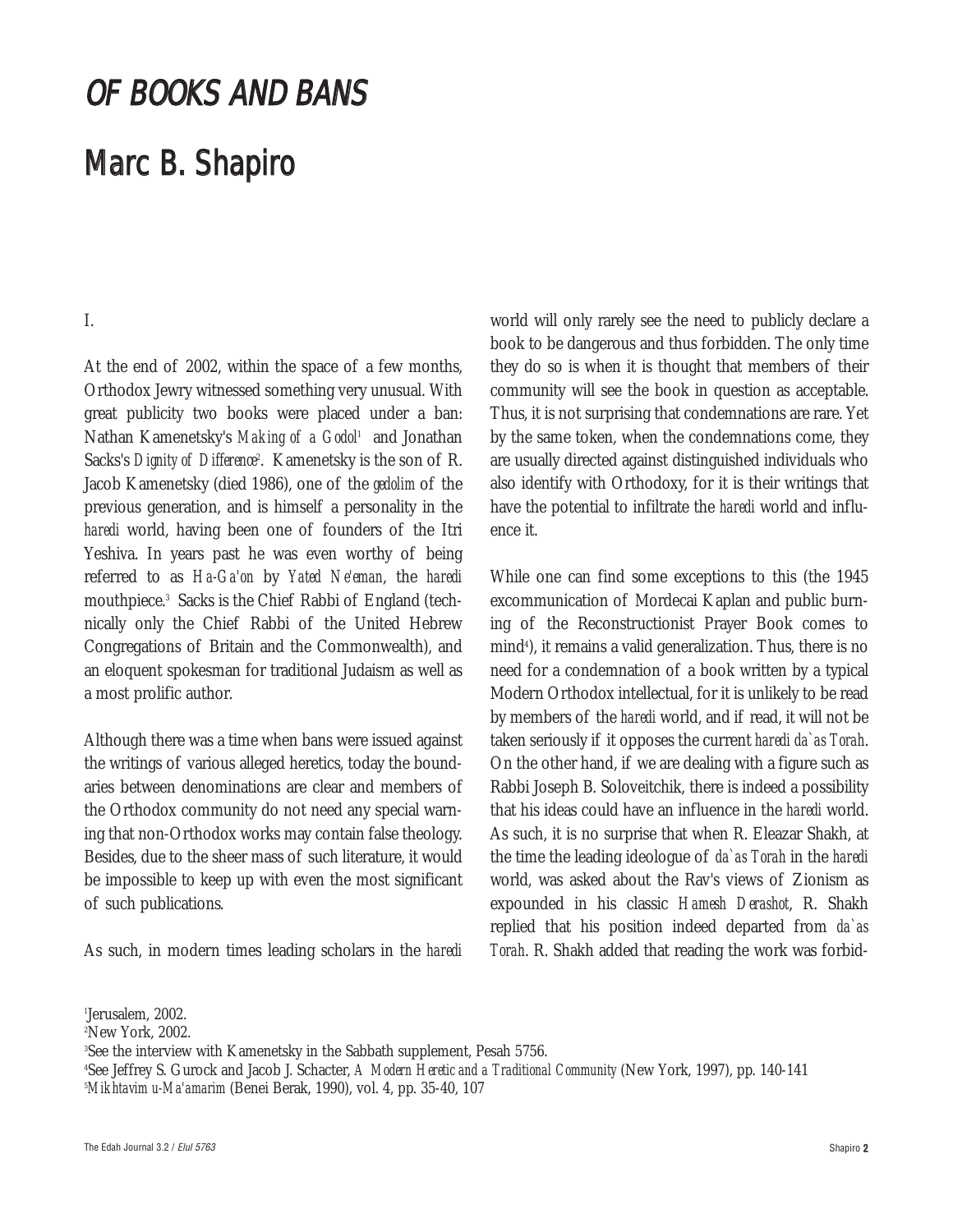den, for it contained heresy, pure and simple (*mammash divrei kefirah*).5

As the guardian of *haredi* Orthodoxy, it was R. Shakh's role to establish the boundary line between his community and other forms of Orthodoxy, and he did so with a stridency many will find disconcerting. The institutions and books he condemned include Touro College, $6$  the Jerusalem College of Technology<sup>7</sup> Mikhlalah,<sup>8</sup> the Ma`arava school,<sup>9</sup> Heikhal Shelomo,<sup>10</sup> the hesder movement,<sup>11</sup> the Steinsaltz Talmud and other books by this author,12 and Yehudah Levi's book *Sha`arei Talmud Torah*, which supports a *Torah im Derekh Erets* perspective.<sup>13</sup> Since these institutions and books are clearly part of the Orthodox world and are even supported by great scholars, it was necessary for them to be condemned lest the *haredi* public be led astray.<sup>14</sup>

6 *Mikhtavim u-Ma'amarim,* vols. 1-2, pp. 108-109.

7 *Ibid.*, p. 128.

8 *Ibid*., vol. 3, pp. 52-53.

9 *Ibid*., vol. 4, p. 41.

<sup>10</sup>*Ibid.*, vol. 6, pp. 161-162.

<sup>11</sup>*Ibid*., vol. 4, p. 40.

<sup>12</sup>*Ibid.*, vol. 4, pp. 65-67. Steinsaltz himself is categorized as a heretic.

<sup>13</sup>*Ibid.*, vols. 1-2, pp. 107-108.

14For discussion of many of these bans and other recent controversies, see Chaim Rapoport, *The Messiah Problem: Berger, the Angel and the Scandal of Reckless Indiscrimination* (Ilford, England, 2002), pp. 2ff., 91ff. I take issue with what Rapoport writes on p. 92, that when R. Kook passed away, R. Abraham Isaiah Karelitz, the *Hazon Ish*, declared that he would have no portion in the World to Come. The source for this is Aharon Rosenberg, *Mishkenot ha-Ro'im* (New York, 1997), vol. 3, pp. 1120-1121, who cites a wellknown London anti-Zionist. This is hardly an unimpeachable reference. (This same source also claims that the *Hazon Ish* insisted that R. Ben Zion Uziel's *Mishpetei Uziel* be left on the floor, since it is *muktseh mei-hamat mi'us*. See ibid., p. 1198; Elyakim Schlesinger's *haskamah* to Aharon Rosenberg, *Torat Emet* [Monsey, 1992]). The truth is that while the *Hazon Ish* asserted that R. Kook's philosophical works should not be read, he saw nothing objectionable about his halakhic writings and certainly did not regard as R. Kook as a heretic. See Shelomo Kohen, *Pe'er ha-Dor* (Jerusalem, 1969), vol. 2, p. 34. Indeed, one of the first things the *Hazon Ish* did when he arrived in the Land of Israel was to write R. Kook a letter, asking him to decide a halakhic problem he was confronted with. See R. Ben Zion Shapiro, ed., *Iggerot ha-Reiyah* (Jerusalem, 1990), pp. 448-449. Furthermore, it is known that when R. Kook came to deliver a talk in Benei Berak, the *Hazon Ish* remained standing throughout the former's address. See Kohen, *Pe'er ha-Dor*, vol. 2, p. 32; R. Mosheh Zvi Neriyah, *Bi-Sedeh ha-Reiyah* (Kefar ha-Ro'eh, 1987), p. 247. Even with regard to R. Kook's philosophical writings, the *Hazon Ish* sometimes expressed a more positive view, depending on whom he was speaking to. See Binyamin Efrati, "*Shenei Bikurim Etsel ha-Hazon Ish ZT"L," Morashah* 6 (1974): 62-63.

15In 2002, R. Mosheh Tsuriel, under the pseudonym Hayyim Lifschitz, published N. H. Wessely's *Sefer ha-Middot* (Jerusalem, 2002), with an introduction defending the author's piety. This work was also placed under a ban. See *De`ah ve-Dibbur*, Sept. 4, 2002 (found at www.shemayisrael.com). *De`ah ve-Dibbur* is the internet version of *Yated Ne'eman*.

16See Moshe Carmilly-Weinberger, *Censorship and Freedom of Expression in Jewish History* (New York, 1977). Although the book is fairly complete, Carmilly-Weinberger inexplicably does not discuss the condemnations of R. Kook's writings. Concerning this, see Bezalel Naor's introduction to his translation of R. Kook's *Orot* (Northvale, N. J., 1993). See also Rivka Shatz, "*Reishit ha-Masa Neged ha-Rav Kook," Molad 6* (1974): 251-262.

Of course, all this is not new. Already in medieval times we find bans put on Maimonides' work and the study of philosophy in general. As time went on, Azariah de Rossi's historical work *Me'or Einayim* was condemned, as was Mendelssohn's *Bi'ur*, Naftali Hertz Wessely's *Divrei Shalom ve-Emet*, <sup>15</sup> various Hasidic works, the anti-Kabbalistic writings of R. Yihye Kafih, the proto-Zionist works of R. Akiva Joseph Schlesinger, and the writings of R. Kook, to name just a few.16

Because R. Shakh was regarded as a leader only by the *haredi* community, his pronouncements were not the subject of much concern in the wider Orthodox world. In fact, I think it is a testament to the respect people had for R. Shakh's great Torah learning that he was generally not subjected to abuse by those groups he condemned. On the contrary, the religious Zionist community, with few exceptions, continued to treat him with respect, albeit it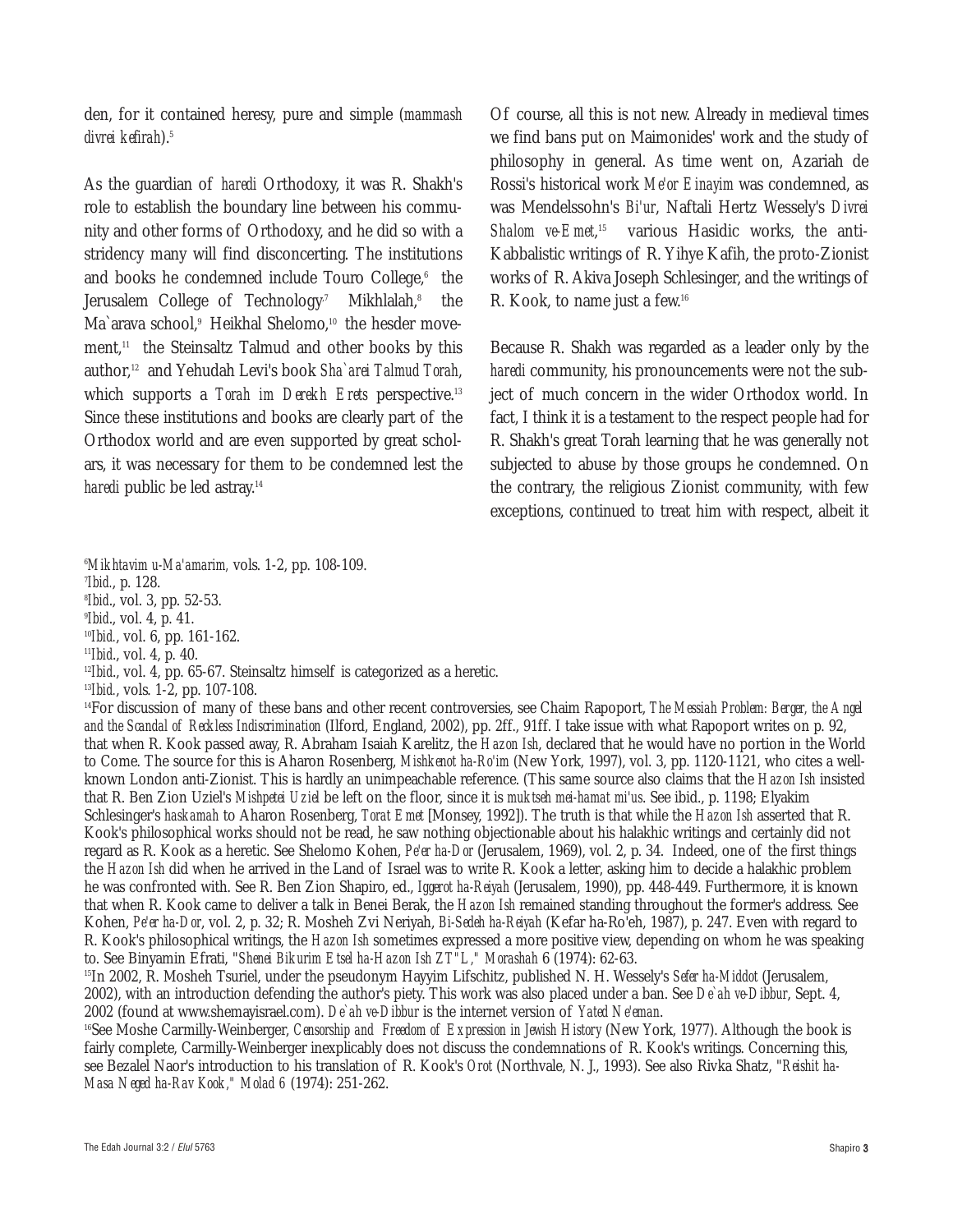from a distance, even though he regarded their *hesder* yeshivot and worldview as destroying Torah, going so far as to declare: "Religious Zionists have done nothing for the benefit of Torah causes in Israel. They are void of Torah and the fear of Heaven and are not capable of producing any *gedolim*."17 R. Zvi Yehudah Kook was one of the few religious Zionist leaders who publicly criticized R. Shakh, yet when he heard one of his students doing likewise, he was quick to rebuke him.18 R. Shelomo Aviner, a contemporary leader of the religious nationalist community, has often written about the importance of respecting *all* Torah scholars, even those whose views religious Zionists vehemently reject.19

Yet in the *haredi* world, it is much more difficult to find such respect for those whose views differ. It is, of course, no secret that in religious matters it is easy for people to respect those on their right; it is the reverse that is more difficult. For this very reason, people who send their children to Modern Orthodox schools contribute heavily to *haredi yeshivot*, without expecting, or receiving, any reciprocity. Leading *haredi* figures always showed great respect for the Satmar rebbe, but, since they cooperated with and received from money from the State of Israel, they never expected to receive such respect in return.

*Haredi* attitudes towards the leaders of Modern Orthodoxy and religious Zionism are more complicated than this. Even when one finds elements of respect, they are usually coupled with signs that there are also "problems" with the individuals concerned. The very reserved

"eulogy" in the *Jewish Observer*, following the death of Rabbi Soloveitchik, was in line with this.<sup>20</sup> In fact, literature that disrespects Torah scholars is a staple in the haredi world, but of course, these Torah scholars are always found in a different ideological camp. Usually, the disrespect is seen in the way *haredi* writers refer to these scholars. While the *haredi gedolim* are referred to as *ha-rav haga'on*, other *gedolim* become simply *ha-rav*. There are times when matters reach more distressing proportions, but as all who read *haredi* literature know, the omitting of the title *ha-ga'on* is the standard way to distinguish real *gedolim* from those who may be learned, but, because they do not follow *da`as Torah*, can never reach the highest rung.

Because of this pattern, it was somewhat of a surprise when people heard that Kamenetsky's *Making of a Godol*, a book that emanated from the *haredi* world, had come under attack. The story, accompanied by all sorts of rumors, quickly spread on the Internet. When the official *herem* finally appeared, with R. Yosef Shalom Elyashiv's name featured at the top of the signatories, the book became an immediate collector's item. Most *seforim* stores would not even carry it.

Before even discussing the book itself, a word must be said about the figure of R. Yosef Shalom Elyashiv. Over the last ten years, he has become the supreme authority in the *haredi* world, the final word on all matters of importance. R. Elyashiv stands as clear evidence that the institution of the *Mo`etset Gedolei ha-Torah*, a group of Torah scholars who are supposed to decide matters for the *hare-*

<sup>17</sup>Translation in Rapoport, *The Messiah Problem*, p. 93.

<sup>&</sup>lt;sup>18</sup>See *Itturei Kohanim* (Heshvan, 5763), p. 44. R. Zvi Yehudah told him: "What is permitted for me to say, is not permitted for you." R. Zvi Yehudah could indeed speak sharply about *gedolim* when they did not accept his religious-national perspective. For example, R. Zvi Yehudah downplayed the significance of the *Hazon Ish*, whose non-Zionism and suspicious view of the State prevents him from being embraced by the religious nationalists. R. Zvi Yehudah wrote: "The *Hazon Ish* was not the *gadol ha-dor*. The *gadol ha-dor* and halakhic decisor *par excellence* was my father of blessed memory. In Vilna there were other laymen who were *ge'onim*, R. Shalom David Rabinowitz, R. Yerucham Fishel Perla, R. Moses Kreines, and others. . . . Even if he [i. e., *Hazon Ish*] was a *gadol* [!], he was not the halakhic decisor for this generation and generations to come." See Avraham Remer, *Gadol Shimushah* ([Jerusalem], 1984), p. 68 (I am citing from the uncensored version. A censored version of this work, lacking this passage, appeared in Jerusalem, 1994.)

<sup>19</sup>This is a common theme in R. Aviner's letters, which appear monthly in *Itturei Kohanim.*

<sup>20</sup>May, 1993, p. 43. The "eulogy" is actually omitted from the table of contents

<sup>21</sup>*Mi-Katovitz ad Heh be-Iyyar* (Jerusalem, 1995).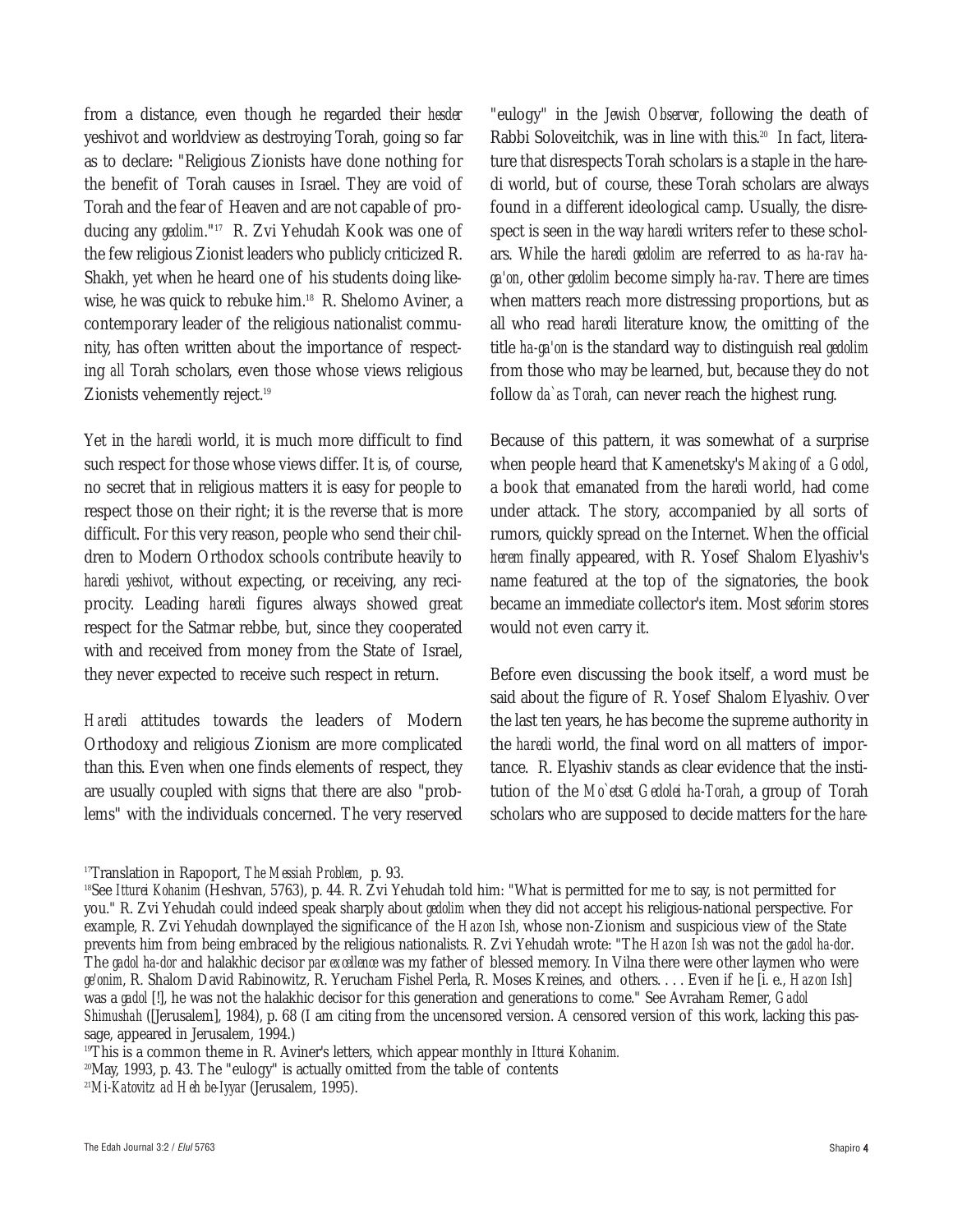*di* community, remains a fiction. In fact, as the *haredi* historian Zvi Weinman has documented,<sup>21</sup> throughout most of its existence the *Mo`etset* has had no real significance, and when rabbinic authority was required, it became the role of individual *gedolim* to offer guidance. Today, this position is filled by R. Elyashiv.

Although R. Elyashiv assumed R. Shakh's role, the course of R. Elyashiv's life, in contrast to that of R. Shakh, for the most part has not followed the typical *haredi* model. He is the grandson of R. Shelomo Elyashiv, the famed Kabbalist and author of *Leshem Shevo ve-Ahlamah*, and the son-in-law of R. Aryeh Levin, both of whom were close to R. Kook. R. Elyashiv himself served for many years as a *dayyan* in the Israeli Chief Rabbinate, the same rabbinate condemned by R. Shakh.<sup>22</sup> It was only when R. Shelomo Goren was elected chief rabbi in 1972 that R. Elyashiv, then serving as a member of the rabbinate's Supreme *Beit Din*, resigned. He regarded R. Goren's approach as a threat to the integrity of the halakhic system and refused to serve under him. In retrospect, this was a very significant step, for only with his ties to the official rabbinate removed would he be able to emerge, twenty years later, as the supreme leader of the *haredim*.

Because R. Elyashiv had not always been regarded as part of the *haredi* world, and had not engaged in sharp attacks on the other segments of Orthodoxy, he remained well respected in the religious Zionist community even after he began to publicly identify with the *haredi* ideology. Thus, despite his increasing politicization in the last decade, he is still regarded as a *gadol* whose reputation transcends the *haredi* world. As such, R. Elyashiv's views on various communal matters should certainly be taken seriously, even if not ultimately accepted, by all segments of the Orthodox world.

Having offered this background, we can now ask what was so problematic about *Making of a Godol* that this great sage was forced to issue his condemnation. Furthermore, what can we say about the book in general, since lost in all the hubbub has been any discussion of its quality and general approach? The book is subtitled, "A Study of Episodes in the Lives of Great Torah Personalities," and this is certainly an apt description. Filling some 1400 pages, Kamenetsky uses the biography of his father to discuss many *gedolim* and aspects of the yeshiva world, focusing on the late nineteenth and early twentieth centuries. There is a basic text, of less than a hundred pages, and numerous excursuses and notes. It is in the latter section that the book's real significance lies.

It is not an easy book to read, as it has been organized very poorly and there are far too many cross-references– some of which lead to nowhere. A good editor could have improved matters immeasurably. Also, the author's method of transliteration is downright foolish, as is his manner of sometimes referring to people by the Yiddish pronunciation of their names, e. g., Ya`akov becomes Yankev or Yankel, Mosheh becomes Maisheh, Yehezqel becomes Hatzqel, Avraham becomes Avrohm, Yosef becomes Yoshe, etc. Here too, an editor would have been very helpful. Yet even though he did not have such assistance, the book is beautifully typeset with helpful maps at the beginning and end. I did not find one typo, which is no small achievement considering the length of this book. There are pictures of twenty-one *gedolim* on the front and back book jackets. Unfortunately, none of them are identified, and the average reader will not realize that one of the pictures is of a youthful and very stylishly dressed R. Aaron Kotler. There is also a picture of R. Joseph B. Soloveitchik, showing that the author's view of who qualifies as a *gadol* is wider than that of much of

<sup>22</sup>His own *mehuttan*, R. Jacob Israel Kanevsky, the famed Steipler Rav, and R. Shakh both urged their followers not to take the examinations to become a government *dayyan*. See R. Kanevsky, *Karyana de-Iggarta* (Benei Berak, 1986), vol. 1, p. 263; R. Shakh, *Mikhtavim u-Ma'amarim*, vols. 1-2, p. 165.

<sup>23</sup>In R. Shakh's *Mikhtavim u-Ma'amarim*, vol. 4, p. 107, R. Soloveitchik is referred to as a *gadol* with quotation marks around the word, after which his ideas are described as *mammash divrei kefirah*. While not usually going as far as this, *haredi* denigration of the Rav was common during his lifetime, and was made most vivid by the widespread *haredi* boycott of his funeral. Regarding the boycott, see Eliezer (Louis) Bernstein, "*Ve-Lamashmitsim lo Tihye Tiqvah," Ha-Tsofeh*, Oct. 29, 1993.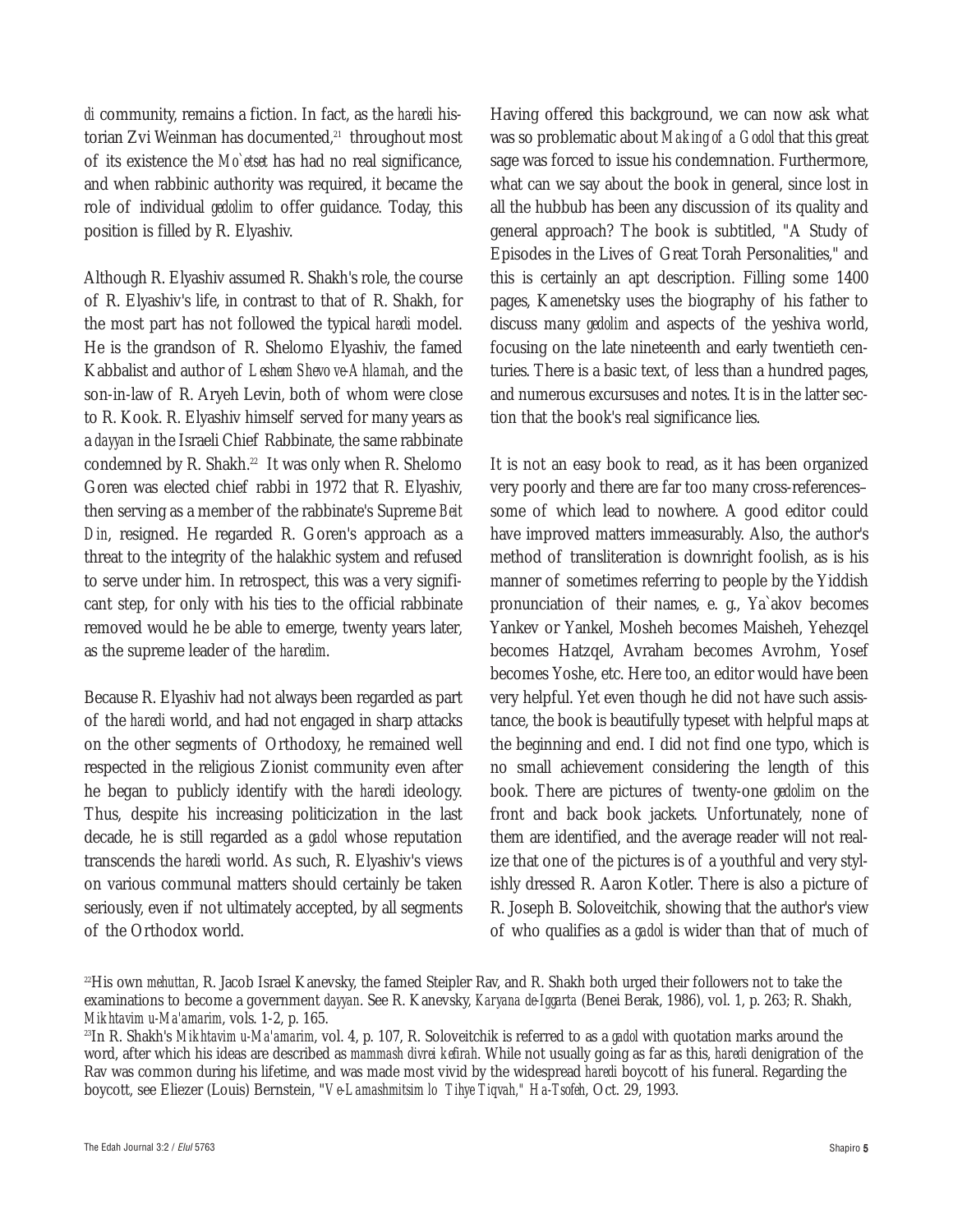the *haredi* world.23 On the book jacket, we are informed that the author "has accumulated much more material on this general subject, and this volume is the first in an anticipated series." One wonders whether with all the controversy that has ensued, this will ever come to pass. Certainly, if more volumes do appear, they are not likely to be similar to the first one.

In the forward to the book, Kamenetsky discusses two ways history has been written in the Orthodox community: the hagiographic and the realistic. He tells us that he intends to write real history and justifies this choice, which no longer is an obvious one in *haredi* circles.<sup>24</sup> While portraying *gedolim* as the outstanding figures they were, he also notes that "if a minor blemish – and on a truly great man it is never more than minor—also exists, it does not ruin the grace of the outstanding personality" (p. xxvii). By calling attention to imperfections, he does not believe that he is diminishing these *gedolim* in any way.

Here, of course, is the problem in the eyes of the *haredi* world. While most of them would admit that even *gedolim* have their faults, it is regarded as improper for these faults to be pointed out. Now it is true that stories of the sort recorded by Kamenetsky have always been part of yeshiva lore, but they have always been transmitted orally. To see them written down, recorded for posterity, is, I admit, a little jarring. I submit that it is this, rather than any beliefs in the supposed infallibility of *gedolim*, that brought out the fury of the *haredi* leadership and is reflected in the text of the ban:

We were appalled to hear from reliable *talmidei chachomim* about the distribution and sale of a book called *Making of a Godol* which is full of severely debasing remarks, derisiveness, degradation and *hotzo'as shem ra* against several figures among *gedolei horabbonim*, the leading lights of Yisroel in recent

generations and the *rishonim kemal'ochim* whose words guide the lives of all Beis Yisroel, whose elucidations of the Torah we imbibe and whose greatness, veneration and holiness are rooted in the hearts of all Jews with a fear of Heaven. This is what the book seeks to negate, by discrediting, disgracing and debasing their illustrious honor, which is also the honor of *Hashem yisborach* and the holy Torah....This is not a book of tales about *gedolei Yisroel,* but just the opposite. It is wholly filled with a chilling spirit that distances one from the true purpose in life that can have unforeseen and grave consequences.<sup>25</sup>

The ban also mentions that the book is dangerous for it "blemishes the proper *hashkofoh*" that condemns "blending external studies together with the pure study of our holy Torah." Here I must confess that I don't know what the ban is referring to, for nowhere in the book does the author criticize the Torah-only perspective of the yeshiva world in favor of some sort of Hirschian *Torah im Derekh Erets* approach. I would assume that a few references to his father being acquainted with Modern Hebrew and Russian literature, as well as having some awareness of Aristotle, Plato, and Kant, are not so terrible as to bring about such a strong denunciation.26 Neither is the report that R. Jacob Kamenetsky recommended to the principal of the secular department at Yeshivat Torah Vodaath that students study certain Shakespeare plays "because in olden times there was less reference to topics to which yeshiva bahurim should not be exposed" (p. 264). I could be wrong about this, and it is possible that *haredi* society has now reached the point where *gedolim* are supposed to have absolutely no knowledge of matters other than Torah. Yet it is also possible that the signers of the *herem*, none of whom could read the book in the original, were misinformed about its content in this regard.<sup>27</sup>

<sup>24</sup>See Jacob J. Schacter, "Facing the Truths of History," *Torah u-Madda Journal* 8 (1998-1999): 200-276.

<sup>25</sup>See *De`ah ve-Dibbur*, Dec. 25, 2002 (found at www.shemayisrael.com).

<sup>26</sup>Kamenetsky also discusses the secular knowledge of R. Aaron Kotler (pp. 305ff.)

<sup>27</sup>In addition to the *herem* by the Israeli *haredi* leaders, a number of American Roshei Yeshivah signed another *herem*, which mentions nothing about Torah and secular studies.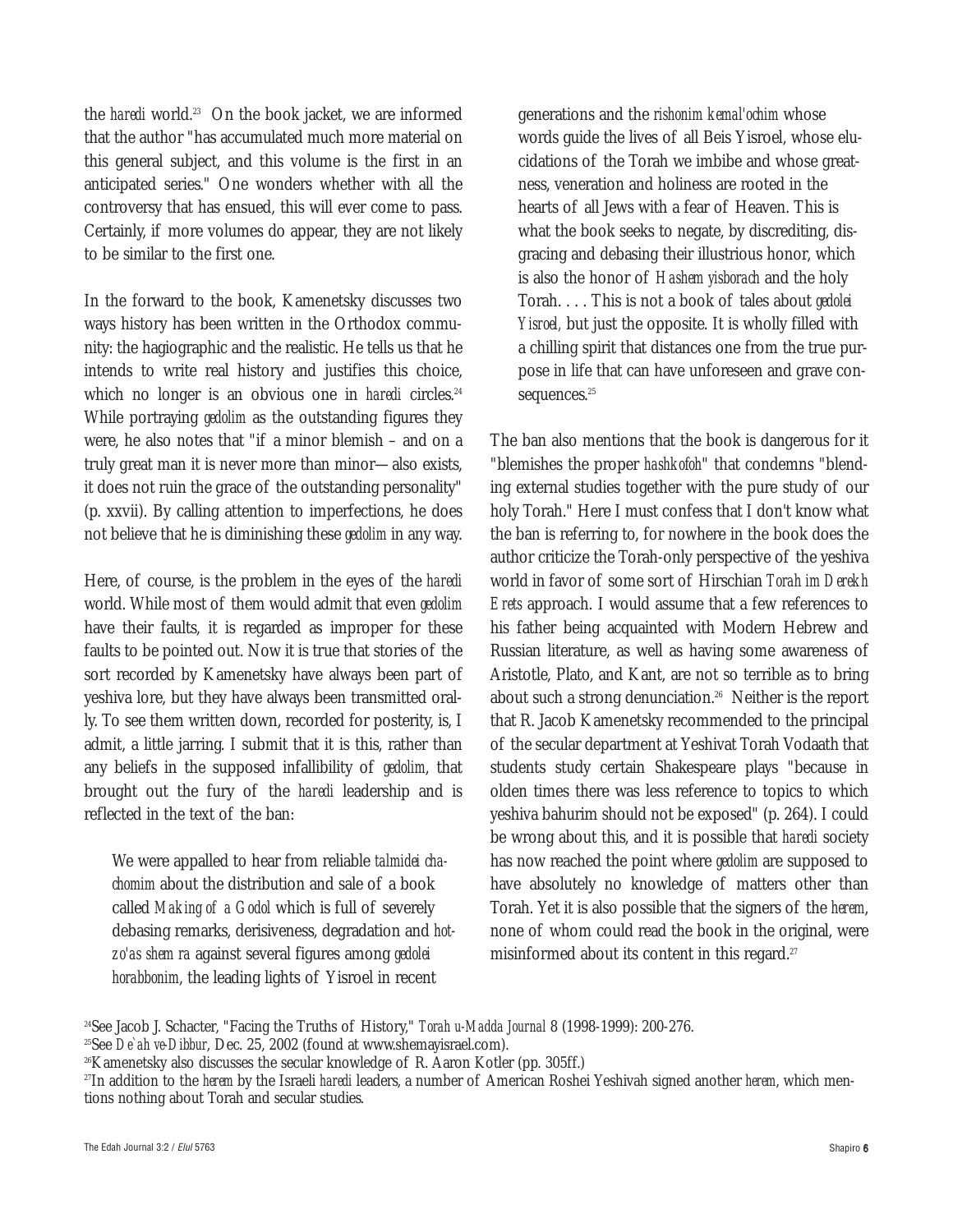In *Making of a Godol*, Kamenetsky shows himself to be a master of the Lithuanian yeshiva world. One won't find here sociological analysis of the sort in Shaul Stampfer's book on the subject, $28$  but it is impossible not to be struck by the incredible amount of information the author amassed during his fifteen years of research. It is a true labor of love, and there is hardly anyone who can match Kamenetsky's sheer knowledge of this world and its rabbinic figures, most of whom are completely forgotten today. Using this knowledge, the author is able to bring a wide range of sources to each issue and personality he discusses.<sup>29</sup>

Yet the book suffers from some serious flaws. I would not mention them if *Making of a Godol* were a typical *haredi* hagiography, but Kamenetsky is at pains to point out that his book is the exact opposite. We see this not only in the text itself, but even in the book's layout. It includes a book jacket with a picture of the author and a short description, much like one finds in "regular" books but which are conspicuously absent in *haredi* works.

As such, it is important to point out that despite the author's great erudition, this is not a properly synthesized book that flows neatly from one topic to another. It is rather a smorgasbord of facts, impressive indeed, but without any sight of the big picture. What we get instead are attempts, some very clumsy, at illuminating selected episodes and personalities. A trained historian could have done wonders with the information Kamenetsky provides.

Another serious shortcoming is his use of sources–in particular, the hundreds of personal communications he records. While oral history can be valuable, it has to be used carefully and must yield when faced with documentary evidence to the contrary.30 The *haredi* culture is in many respects an oral culture, with stories of *gedolim* told and retold, and with this come distortions and falsehoods. Kamenetsky at times shows that he is aware of this, but only when the oral history is contradicted by another version of oral history or by a reliable written source. Otherwise, he chooses to rely on all sorts of tales.

It is one thing when oral history focuses on an event or an oral exchange witnessed by a particular individual–and there are numerous such examples in the book— but often Kamenetsky will record a story he heard from X who heard from Y who heard from Z, sometimes about an event that happened 100 years ago! Clearly, this does not qualify as history. Again, if this were a book of hagiography, one would expect this type of thing. In that sort of book we would anticipate being told what R. Hayyim Soloveitchik said when he was on a train or how the Rogochover rebuked another *gadol* in the privacy of their hotel room. But Kamenetsky wants his book to be judged by the standards of historical scholarship, and in this respect it is sorely lacking.

This failure to recognize the unreliability of oral history leads Kamenetsky to take different versions of the same story and try to determine what actually occurred. While there is no doubt a kernel of truth in the basic story, a historian must acknowledge that at this late date it is simply impossible to come to any firm conclusions. Similarly, his detailed and tedious analysis of events, most notably the mission of Max Lilienthal in Russia (pp. 188-257), combine what is best about the book – a gathering together of widely scattered material – with the book's weakness, a reliance on stories and traditions, together with hypotheses, which, at the end of the day, have no basis.

This criticism, however, does not mean that the author's

<sup>28</sup>*Ha-Yeshivah ha-Lita'it be-Hithavutah* (Jerusalem, 1995).

<sup>29</sup>I find it surprising, however, that there is no mention of Rav Tsair's autobiography (*Pirkei Hayyim* [New York, 1954]), which contains much relevant material.

<sup>&</sup>lt;sup>30</sup>This point is stressed by Zvi Weinman, a contemporary *haredi* historian who works with original documents and whose writing is far removed from hagiography. See *Mi-Katovitz ad Heh be-Iyyar,* pp. 10, 165 n. 12.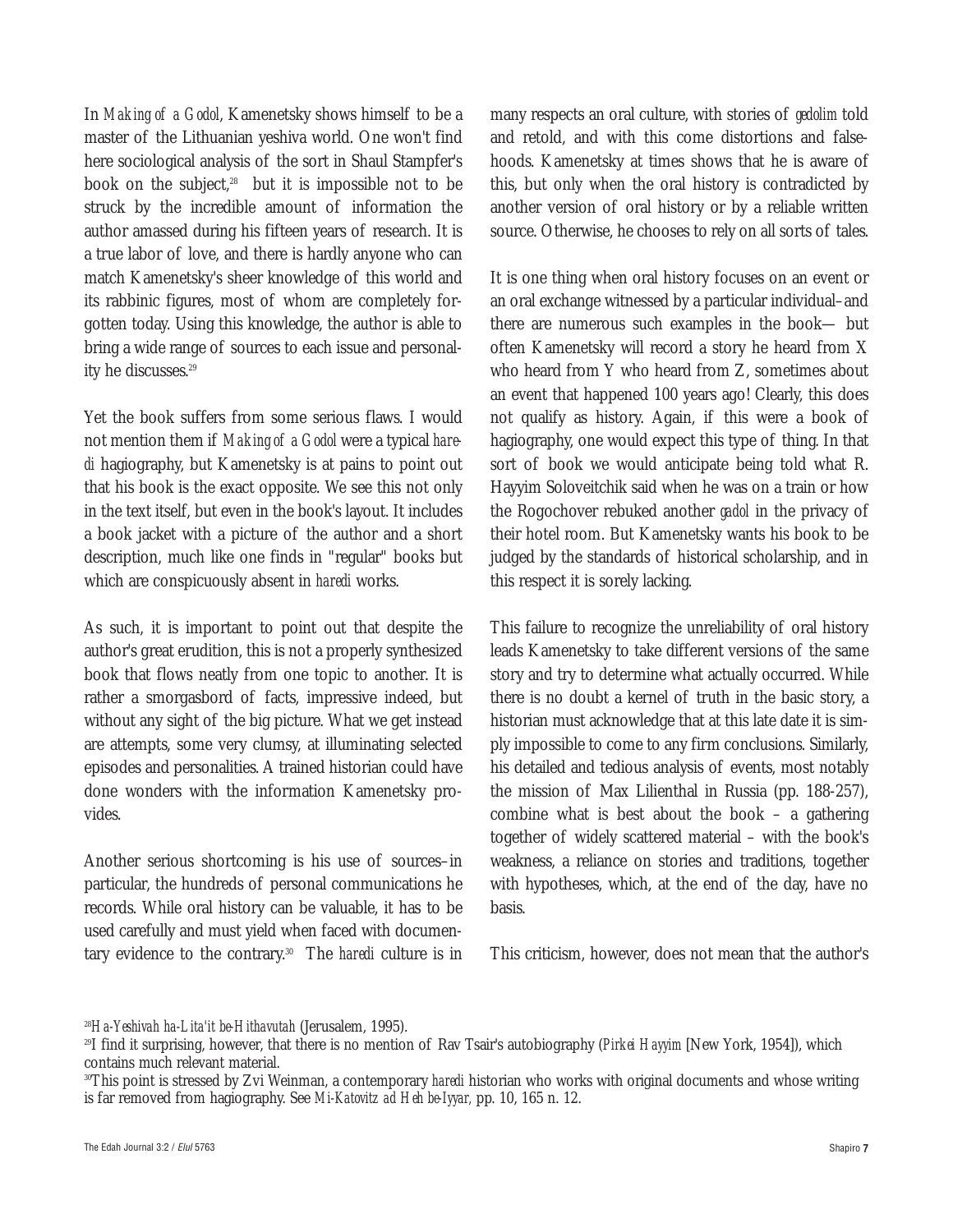hypotheses are never compelling or at least thought provoking. For example, he questions whether the unusual paths of men such as R. Jehiel Jacob Weinberg, Prof. Saul Lieberman and Prof. Samuel Atlas<sup>31</sup> had something to do with their being childless and thus feeling free to make unconventional choices (p. 820). This, I think, is a compelling insight.

Another problematic element of the book, admittedly found only on occasion, is its use of unnamed sources. This is acceptable in journalism, but not in scholarship. For example, the evidence for one of the most controversial passages in the book, concerning R. Aaron Kotler, his future wife, and his future father-in-law, R. Isser Zalman Meltzer, is "a reliable source" (p. 802).<sup>32</sup> I understand why the source would not want his or her name to be given, but when repeating such a loaded story, which one knows will be controversial and its veracity challenged, the author is obligated to name the source, thus allowing the reader to judge its reliability. After all, if the source is R. Kotler's daughter, its authenticity is more apparent than if it is another example of what X heard from Y. If the source does not wish to go on the record, it is best for the story to be omitted. (In my own biography of R. Weinberg, I was forced to leave out a number of "juicy" details, precisely for this reason.)

As for the controversial elements in *Making of a Godol,* which are only a very small portion of the book, I will leave it to others to judge whether they should have been included. One can easily understand, especially in our day and age, why the *haredi* leaders would react so sharply to any book that portrays *gedolim* in a non-hagiographic light, discusses conflicts these *gedolim* had with one another, and repeats stories that portray some of them as having made errors and even as possessing personality flaws.<sup>33</sup>

Since my own work has been the subject of a major dispute in this regard, I have given these issues a good deal of thought. Every biography involves choosing from a mass of information in order to portray various characters. When dealing with potentially controversial matters, my own yardstick has always been whether the information will help in one's assessment of the individuals concerned, or if is it simply voyeuristic gossip. Kamenetsky would no doubt reply that this is a judgment call, and he was not writing an intellectual biography but seeking to portray personalities. Indeed, the *gedolim* do come to life in *Making of a Godol*, and the stories are always entertaining, sometimes even shocking. Yet, in the final analysis, one must wonder whether they are true.

#### II.

Sacks's book is in a completely different category and the reasons for the controversy are much more fundamental, indeed reaching to the heart of what traditional Judaism affirms.<sup>34</sup> The controversy over the work forced Sacks to issue a new, soft-cover edition of the book, in which he has rephrased the disputed passages, $35$  but he has refused

<sup>31</sup>An example of the unreliability of oral history and yeshiva lore is Kamenetsky's identification of Atlas as the youngest son of R. Meir Atlas, the rav of Shavli (p. 820). The dedication at the beginning of Atlas' edition of *Hiddushei Rabad* on *Bava Kamma* (London, 1940) identifies his father, and it is not R. Meir Atlas.

<sup>32</sup>That there was some tension between R. Kotler and R. Meltzer, specifically with regard to Zionism, has recently been documented. See Yoel Finkelman, "Haredi Isolation in Changing Environments: A Case Study in Yeshiva Immigration," *Modern Judaism* 22 (2002), pp. 63-64.

<sup>33</sup>To be sure, it is not only *gedolim* revered in the *haredi* world who are the focus in this regard. Thus, Kamenetsky cites R. Joseph B. Soloveitchik's report that R. Hayyim Soloveitchik regarded R. Isaac Jacob Reines, the founder of Mizrachi, as a heretic (p. 479). The Rav himself is known to have made some very sharp comments about certain *gedolim*, most notably R. Jacob David Willovsky (*Ridbaz*), whose harsh criticism of R. Hayyim Soloveitchik is well known. I would be surprised if these appeared in any future biography of the Rav.

<sup>34</sup>I am grateful to Rabbi Chaim Rapoport for sending me relevant clippings from the *Jewish Chronicle* and the *Jewish Tribune* <sup>35</sup>This review was written before the soft-cover edition appeared. Both versions remain in print.

<sup>&</sup>lt;sup>36</sup>The very fact that Sacks submitted to *haredi* pressure and, instead of defending his position, agreed to issue a "revised" edition, leads Geoffrey Alderman to assert that the real leader of English Orthodoxy today is not the Chief Rabbi and his *Bet Din*, but the *rav* of Gateshead, R. Bezalel Rakow. See the *Jewish Chronicle*, Nov. 15, 2002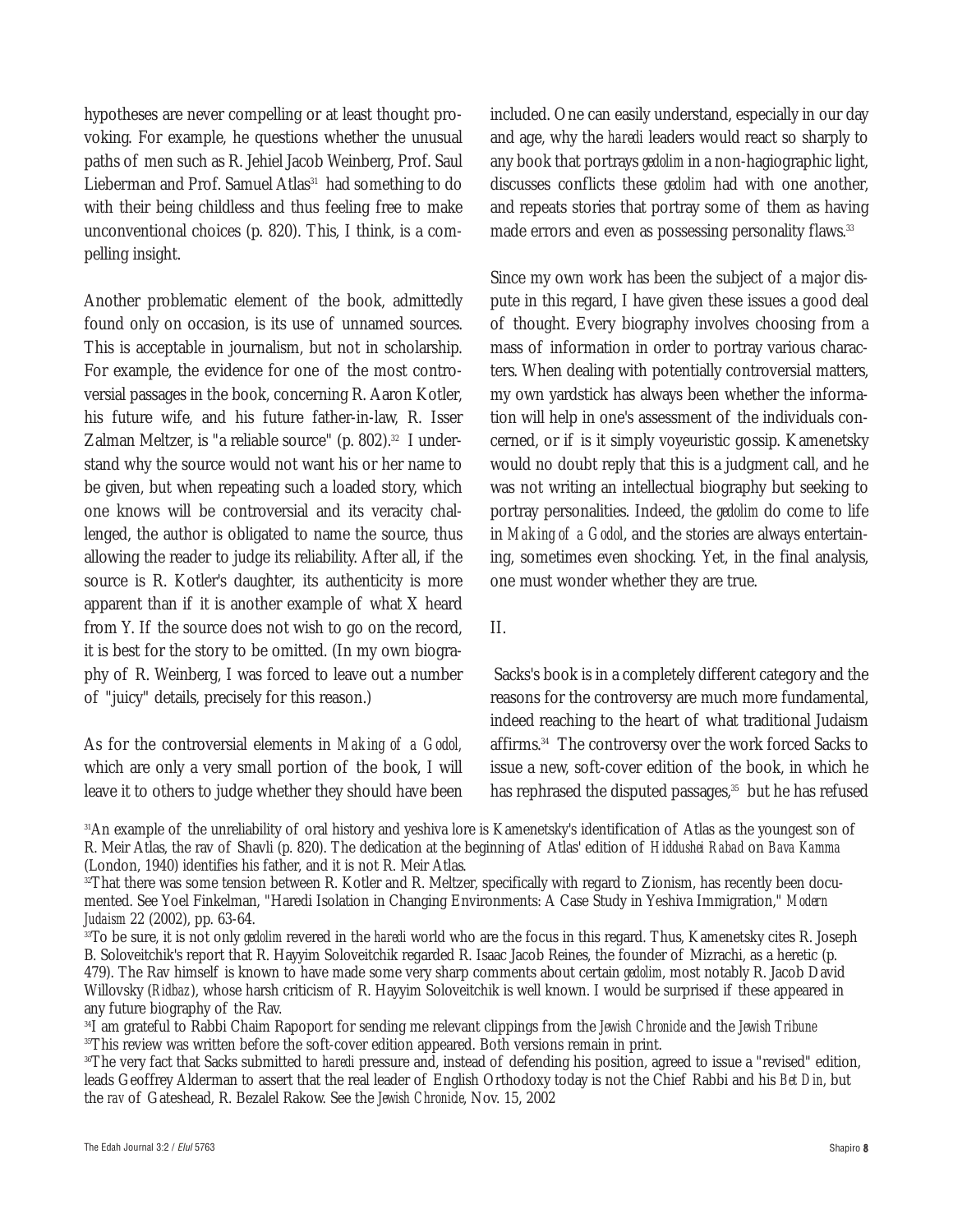to retract anything that appeared in the first edition.<sup>36</sup> What has made the book so controversial is that Sacks stakes out an ecumenical position that apparently breaks new theological ground, which understandably is anathema in *haredi* circles. What must be considered, and what Sacks shockingly does not do, is whether there is any support in the Jewish tradition for his approach.

Before discussing this let me briefly describe Sacks's general position. The book is an attempt to provide guidance in the era of globalization, so that we can to avoid the much talked about "Clash of Civilizations." In addition to religion, Sacks focuses on charity, education, and the value and problems of capitalism. Yet it is his theory of religion that is most original, and that led R. Elyashiv, in a letter to the *rav* of Gateshead, to characterize the book as "containing heresy and matters that are against our faith in the holy Torah, and it is forbidden to have such a book in one's home."37

According to Sacks, in our current post-September 11 climate, we must do more than have tolerance for other cultures and religions, and do more than search for common values and give other religions basic respect.<sup>38</sup> Rather, we must *celebrate* the diverse world we live in. Such a celebration of the diversity of God's world is more than tolerance and even more than pluralism; it is a recognition of the truth found in all religions.

Forty years ago, at the height of the ecumenical movement, a number of Jewish religious leaders were asked the following question: "Is Judaism the one true religion,

or is it one of several true religions?"39 It is significant that none of the Orthodox respondents were willing to grant that there is any truth in other religions, other than those truths that Mendelssohn would describe as the product of reason.40 In other words, everyone grants that if Christianity teaches that murder is wrong, then this is a truth, but it is not a religious truth particular to this faith, and it is not what Sacks has in mind.

Sacks is a child of a different era, one in which post-modern ideas are now prevalent, and this explains his alternative view of religion and truth. In fact, he attempts to locate "the celebration of [religious] diversity at the very heart of the monotheistic imagination" (p. xi). He begins his book by describing an interfaith service that took place at Ground Zero in New York City, at which the Archbishop of Canterbury, a Muslim Imam, and a Hindu Guru recited prayers and meditations, and the Chief Rabbi of Israel read a reflection. This is a model of how religions should co-exist, according to Sacks. He sees our era as one in which:

The great faiths must now become an active force for peace and for the justice and compassion on which peace ultimately depends. That will require great courage and perhaps something more than courage: a candid admission that, more than at any time in the past, we need to search – each faith in its own way –for a way of living with, and acknowledging the integrity of, those who are not of our faith. Can we make space for difference? Can we hear the voice of God in a language, a sensibility, a

<sup>37</sup>See the text of his letter in the *Jewish Tribune,* Nov. 7, 2002. Some *haredi* fundamentalists also objected to Sacks's departing from the traditional notion that the world is under six thousand years old (p. 69); see, e. g., Ben Yitzchok in the *Jewish Tribune*, Nov. 21, 2002. Surprisingly, none of the fundamentalist critics seem to have noted the passage on p. 50, where Sacks refers to events at the beginning of Genesis, including the Flood and Tower of Babel, as "not *simply* an etiological myth" (emphasis added). In these circles, the notion that any biblical stories portray non-historical archetypes is regarded as heretical

<sup>38</sup>Not noted by Sacks is that such respect is almost always absent in traditional Jewish texts. For example, one outstanding *poseq* routinely refers to churches as *beit tiflah*. If a leading Christian figure spoke of synagogues in this fashion, the response of the ADL and other Jewish organizations would be fast and furious, and rightfully so.

<sup>39</sup>*The Condition of Jewish Belief* (New York, 1966), p. 7.

<sup>40</sup>Sacks's predecessor as Chief Rabbi, Immanuel Jakobovits, was most adamant: "As a professing Jew, I obviously consider Judaism the only true religion, just as I would expect the adherents of any other faith to defend a similar claim for their religion." *Ibid*., p. 112.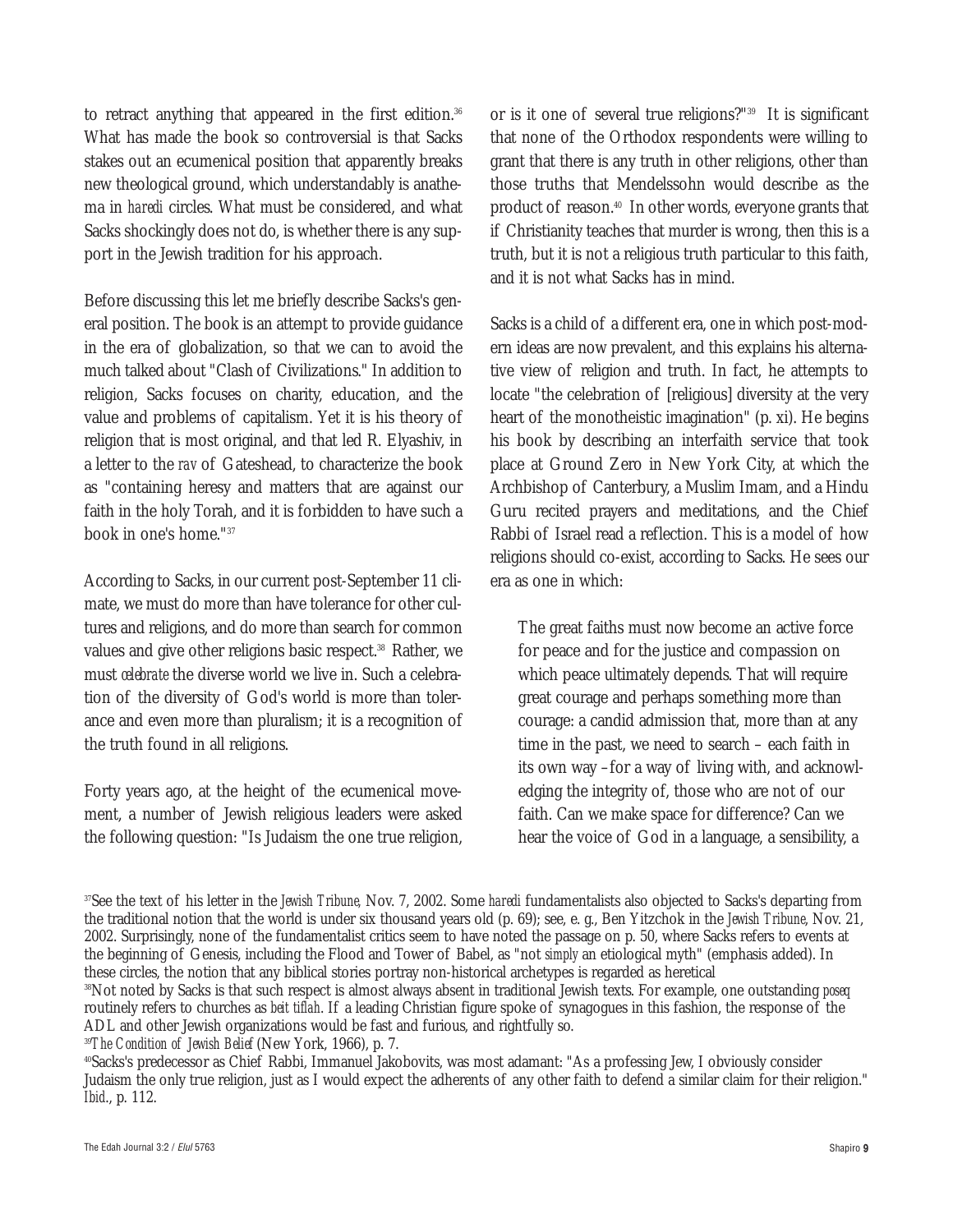culture not our own? (pp. 4-5.)

In other words, Sacks is asking us to see God not merely in the peoples of the world, but even in their varying religions. This is a very bold stance when one considers Judaism's monotheistic tradition. Sacks himself acknowledges: "I have not hesitated to be radical, and I have deliberately chosen to express that radicalism in religious terms" (p. 17). As he puts it, our faith can give rise "to a generosity of spirit capable of recognizing the integrity–yes, even the sanctity–of worlds outside our faith" (p. 9). In pre-modern times "it was possible to believe that our truth was the only truth; our way the only way" (p. 10). Today, the challenge is: "Can I, a Jew, hear the echoes of God's voice in that of a Hindu or Sikh or Christian or Muslim.... Can I do so and feel not diminished but enlarged? What then becomes of my faith which until then had encompassed the world and must now make space for another faith, another way of interpreting the world?" (pp. 17-18.)<sup>41</sup>

Sacks' conclusion is to reject the notion that "one God

entails one faith, one truth, one covenant" (p. 200). In other words, while God's covenant at Sinai remains true for the Jewish people, other religions are expressions of alternative covenants with God, each of which represent its own truth. In Sacks's words, "God has spoken to mankind in many languages: through Judaism to Jews, Christianity to Christians, Islam to Muslims . . . *God is God of all humanity, but no single faith is or should be the faith of all humanity.*" (p. 55, italics in original).<sup>42</sup>

Although he claims that his position is *not* an endorsement of polytheism (p. 65), Sacks never explains why not. He himself tells us that truth on earth is not the whole truth: "When two propositions conflict it is not necessarily because one is true [and] the other false. It may be, and often is, that each represents a different perspective on reality, an alternative way of structuring order. . . . In heaven there is truth; on earth there are truths."  $(p. 64.)^{43}$ Who then is to say that a polytheistic conception is not the truth of another culture–"a different perspective on reality" –while monotheism is the truth of the Jews? After all, as Sacks further notes, "God is greater than reli-

41I would also ask, what becomes of the liturgy, which in a number of places expresses a very exclusivist approach? Unfortunately, Sacks does not discuss whether he would be open to liturgical alterations in accord with his ecumenical vision. At the very least, it is impossible for his vision to coexist with the (often excised) words of *Aleinu*: "For they bow to vanity and emptiness and pray to a god which helps not."

<sup>42</sup> Sacks also writes that, "There is no equivalent in Judaism to the doctrine that *extra ecclesium non est salus*, outside the Church there is no salvation." This is, however, incorrect, and it is none other than Maimonides who asserts it, when he declares in *Mishneh Torah, Hilkhot Melakhim* 8:11 that even Noahides must accept the binding authority of God's revelation to Moses in order to receive a share in the World to Come (though, admittedly, he doesn't require Gentiles to actually convert to Judaism). In his commentary to this passage, R. Joseph Karo expresses agreement with Maimonides' view. See Steven S. Schwarzschild, "Do Noachites Have to Believe in Revelation," *Jewish Quarterly Review* 52 (1962): 297-308, *ibid*., 53 (1962): 30-65. According to Maimonides, any non-Jewish system of religious ritual is illicit; the only alternatives for Gentiles are conversion or observance of the Noahide laws, which by definition exclude any Gentile system of ritual. See *Hilkhot Melakhim* 10: 9; Gerald Blidstein, "Maimonides and Me'iri on the Legitimacy of Non-Judaic Religion," in Leo Landman, ed., *Scholars and Scholarship: The Interaction Between Judaism and Other Cultures* (New York, 1990), pp. 28-33. See also R. Zvi Hirsch Chajes, *Kol Sifrei Maharatz Chajes* (Jerusalem, 1958), vol. 2 p. 1036; Moshe Feinstein, *Iggerot Moshe* (New York, 1973), *Yoreh Deah* II, p. 9.

<sup>43</sup> Sacks is here following the path advocated by the philosopher of religion, John Hick, in his influential book *An Interpretation of Religion: Human Responses to the Transcendent* (New Haven, 1989). According to Hick, the truth formulations of all religions should be viewed as "incomplete attempts at expressing the ineffable, i. e., 'truths' only in a very weak sense of the term." See Tamar Ross, "Reflections on the Possibilities of Interfaith Communication in our Day," *The Edah Journal* 1 (5761; available at www.edah.org. The quote is Ross's summary of Hicks's position.) Ross's discussion of interfaith communication, which is a philosophically more sophisticated analysis and covers much of the same ground as Sacks's, is not reticent about acknowledging that even so-called idolatrous religions must be included when truth is understood with a small "t", that is, as a subjective portrayal of how we see the divine. The corollary to this, as Ross makes clear yet Sacks does not, is that there can no longer be a hierarchy of religions, with Judaism at the top, containing Truth, and the other religions below it. As Ross puts it, "The varieties of religious particularism teach us the infinite range of possibilities open to the human spirit rather than the wealth of the one track to be taken by all."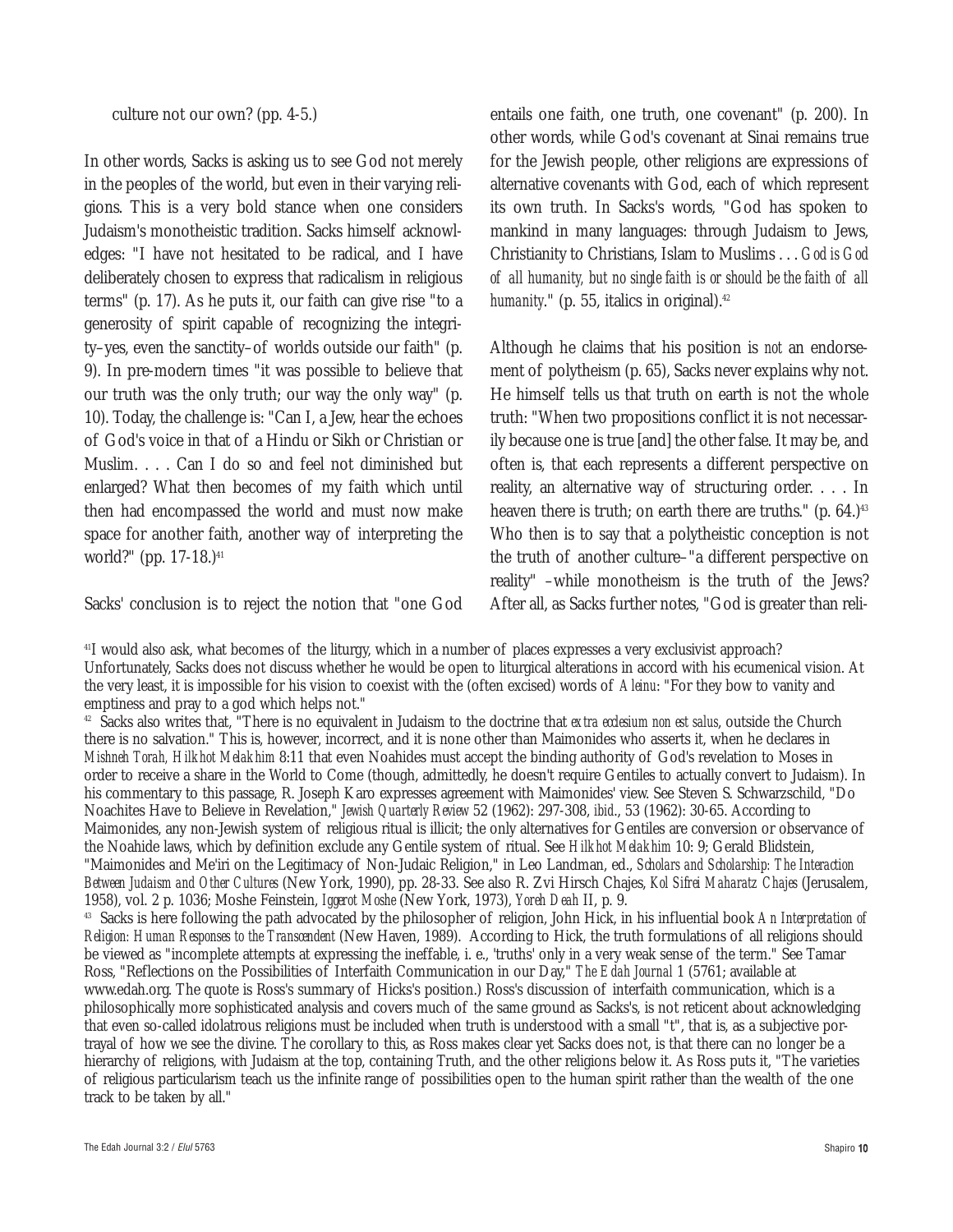gion" and "He is only partially comprehended by any faith" (p. 65).

I see no way to accept Sacks' basic propositions and at the same time to discount the legitimacy of polytheism for those cultures which approach the divine in this fashion. Sacks himself says, with reference to religious truth, that "each culture has something to contribute" (pp. 64-65, italics added). In other words, he explicitly includes even polytheistic societies. Once Sacks is prepared to understand truth in a non-absolutist sense, then it is not merely Christianity and Islam that become part of the great circle of truth, but *all* religious expression.

Does the Jewish tradition have room for such a position, one that speaks of multiple religious truths? In formulating this question I speak of the Jewish tradition in its widest sense, obviously much broader than that recognized by the *haredi* world, which, for instance, does not regard R. Kook's theological views as legitimate. In fact, Sacks could have looked to R. Kook in support of what he states regarding the differences between truth on earth and Divine truth. R. Kook wrote: "In relation to the highest Divine truth, there is no difference between formulated religion and heresy. Both do not yield the truth, because whatever positive assertion a person makes is a step removed from the truth of the Divine."44

Yet even with such a passage, we still do not have a precedent for Sacks's overall thesis. Since the outlook he describes is a product of new intellectual approaches, many will wonder how sages of previous generations could possibly provide support. To be sure, new positions can be offered in Jewish theology, but unless there is some support in the tradition both the new position, and the individual advocating it, will probably be read out of the fold.

Sacks himself acknowledges that his approach is radical, and he notes that "God is summoning us to a new act of listening, going back to the sources of our faith and hearing in them something we missed before, because we did not face these challenges, this configuration of dilemmas before. In religions of revelation, discoveries are rediscoveries, a discernment of something that was always there but not necessarily audible from where our ancestors stood" (p. 19). Clearly, we are faced with a controversial position when the author admits that what he is advocating was not–indeed, could not–have been known previously. Since he posits that a basic religious truth was unknown to the greats of previous generations but has now been revealed to us, one understands why there was such a strong reaction to Sacks' words.

If we are to conclude, as Sacks himself seems to, that while his position has biblical roots, it is absent from the rabbinic tradition, then we would be forced to agree with the *haredi* critique. Some might argue that there are lots of things that we know today that the greats of previous generations did not know. Yet those are matters in the realms of history and science. On the other hand, Sacks is referring to a basic theological assumption. If he can show that we now recognize facts that must change our perceptions of other religions, facts that earlier generations were unaware of, this would be important. Yet he does not do this. Rather, he simply asserts that there is a need to go back to the sources of our faith and hear something that wasn't heard in previous generations. This assertion, that earlier generations lacked our multicultural perspective, is simply begging the point, for he has not established that our multicultural perspective is positive in and of itself and can thus be the springboard for a new ecumenical theology, for what Sacks acknowledges to be "a paradigm shift in our understanding of our commonalties and differences" (p. 48). As such, any effort in this

<sup>44</sup>*Arpelei Tohar* (Jerusalem, 1983), p. 45; translation in Tamar Ross, "The Cognitive Value of Religious Truth Statements: Rabbi A. I. Kook and Postmodernism," in Yaakov Elman and Jeffrey S. Gurock, eds. *Hazon Nahum* (New York, 1997), p. 491. 45Sacks' religious ecumenism is actually anticipated to a certain extent by the late British Chief Rabbi Joseph Hertz, who wrote that according to the Sages, the heathens were not held responsible for a false conception of God and "were judged by God purely by their moral life." *Pentateuch and Haftorahs* (London, 1980), p. 759. Hertz also declares that pagan worship of the sun, moon, and stars, albeit as a first stage of religious belief, "forms part of God's guidance of humanity" (*ibid*.).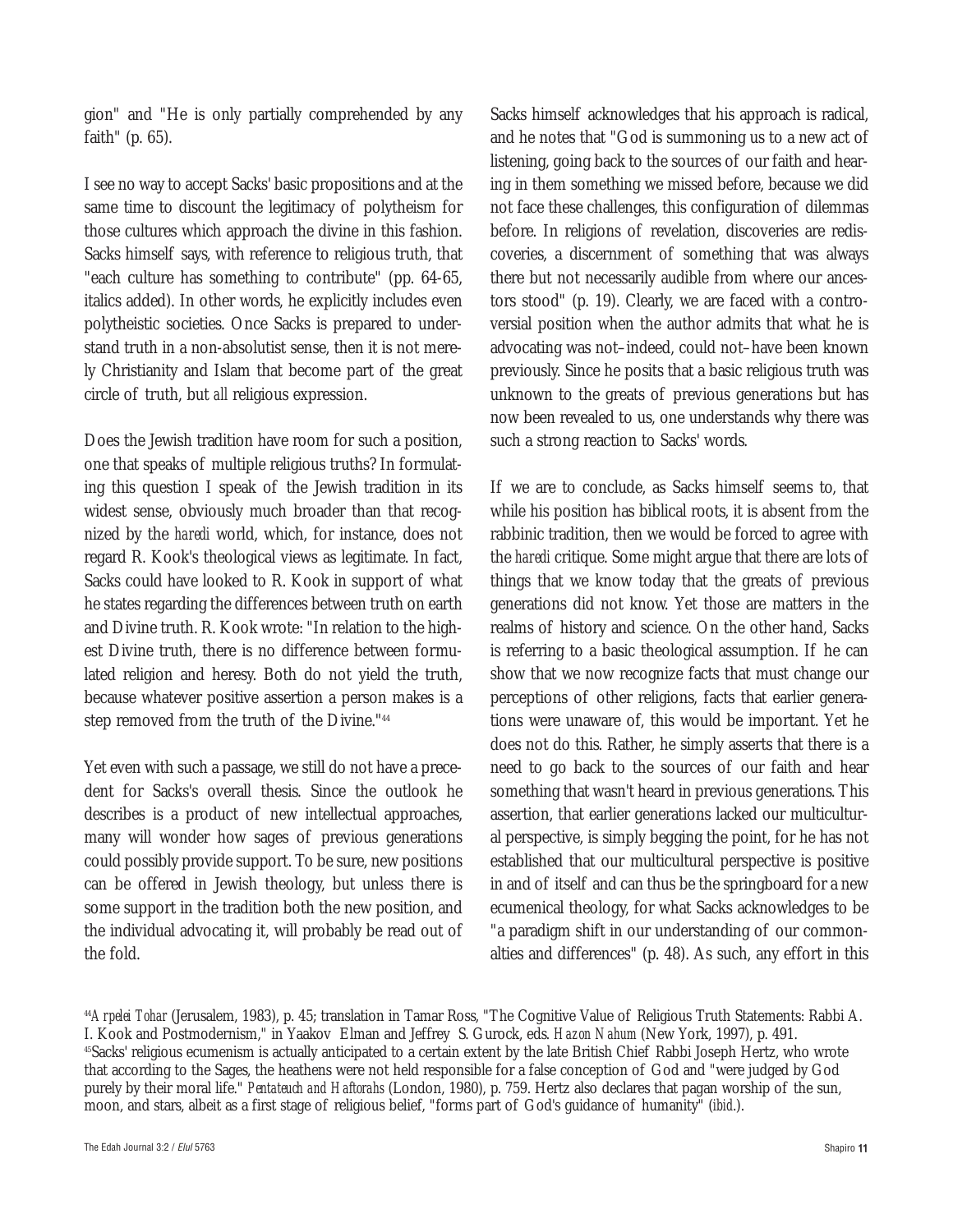direction must proceed on the basis of Jewish sources, rather than on *ex cathedra*, post-modern declarations.<sup>45</sup>

Let us then take up the question of whether there is any basis in traditional Jewish sources for Sacks's assertion that there is truth, indeed sanctity, in other religions. Nowhere does Sacks discuss the issue of *avodah zarah*. This is crucial, because the concept stands in contradiction to his claim that the truth of Judaism need not mean the falsehood of other religions. If the other religions fall into the category of *avodah zarah*, how can one not affirm their falsehood? At first glance, there appears to be no room for speaking of such religions as wonderful ingredients in God's great mosaic. Rather than honoring these religions for what they provide their adherents, as Sacks wishes to do, *halakhah* would seem to require that these religions be condemned for teaching a non-monotheistic theology. Needless to say, such an approach is hardly the friendly perspective Sacks wants Judaism to project in our multicultural world.

But this assumption that religions of *avodah zarah* are deserving of condemnation, though seemingly the Talmudic approach and codified as such by Maimonides, is not the only perspective our tradition offers. An opening for a more tolerant approach is seen in the writings of Meiri. Although Meiri is often cited as the source for the notion that Christianity is not a form of idolatry, he actually can be read as saying a lot more than this. An examination of his various statements, as has been expertly done by Moshe Halbertal, shows that as far as Gentiles are concerned, Meiri essentially regards idolatry as a moral error, not a theological error.<sup>46</sup> To put it another way, the main problem with Gentile idolatry is that it leads to a society not bound by norms of civilized behavior.

Although in one place Meiri describes Christianity as affirming the unity of  $God$ ,<sup>47</sup> leading J. David Bleich to a restrictive understanding of Meiri's view,<sup>48</sup> elsewhere Meiri's tolerance appears much broader. For example, he describes the idolatrous nations, those not "restricted by the ways of religion," as violent people "who are possessed of no religion in the world and do not yield to fear of the Divinity and, instead, burn incense to the heavenly bodies and worship idols, paying no heed to any sin."49 Elsewhere he states, concerning the idolators of old: "They were not restricted by the ways of religion. On the contrary, every sin and everything repulsive was fit in their eyes."50 These formulations put the focus on the idolators' lack of any fear of divine punishment, which in turn leads to a society not restrained by moral standards. As Moshe Halbertal has recently written, "Intolerance for idolators has its source, therefore, not in their being members of another religion, but in their being members of no religion at all because they are not restricted by the ways of religion. The Meiri is the first thinker to suggest a concept of inter-religious tolerance built on the functional value common to all religion."51

To be sure, Meiri identified polytheistic societies as also being barbaric. But today it is obvious that we can indeed speak of societies that are "restricted by the ways of religion," that is, civilized, even if these societies' religions are, from a strict theological standpoint, idolatrous. In one place, Meiri himself actually refers to the nations who are restricted by the ways of religion as "worshipping the divinity in any way, even if their faith is far from ours."52 It is certainly possible to construct an interpretation of Meiri's approach to idolatry that would enable

<sup>46</sup>*Bein Torah le-Hokhmah: Rabbi Menahem ha-Meiri u-Va`alei ha-Halakhah ha-Maimonim be-Provence* (Jerusalem, 2000), ch. 3. An English version of this chapter appears in *The Edah Journal* 1 (5761; available at www.edah.org).

<sup>47</sup>*Beit ha-Behirah* to *Gittin* (ed. Schlesinger), pp. 257-258.

<sup>48</sup>J. David Bleich, "Divine Unity in Maimonides, The Tosafists and Me'iri," in Lenn E. Goodman, ed., *Neoplatonism and Jewish Thought* (Albany, 1992), pp. 243ff.

<sup>49</sup>*Beit ha-Behirah* to *Avodah Zarah* (ed. Sofer) p. 39.

*<sup>50</sup>Ibid*., p. 59

<sup>51</sup>*Bein Torah le-Hokhmah*, p. 102.

<sup>52</sup>*Beit ha-Behirah to Bava Kamma* (ed. Schlesinger), p. 330 (emphasis added).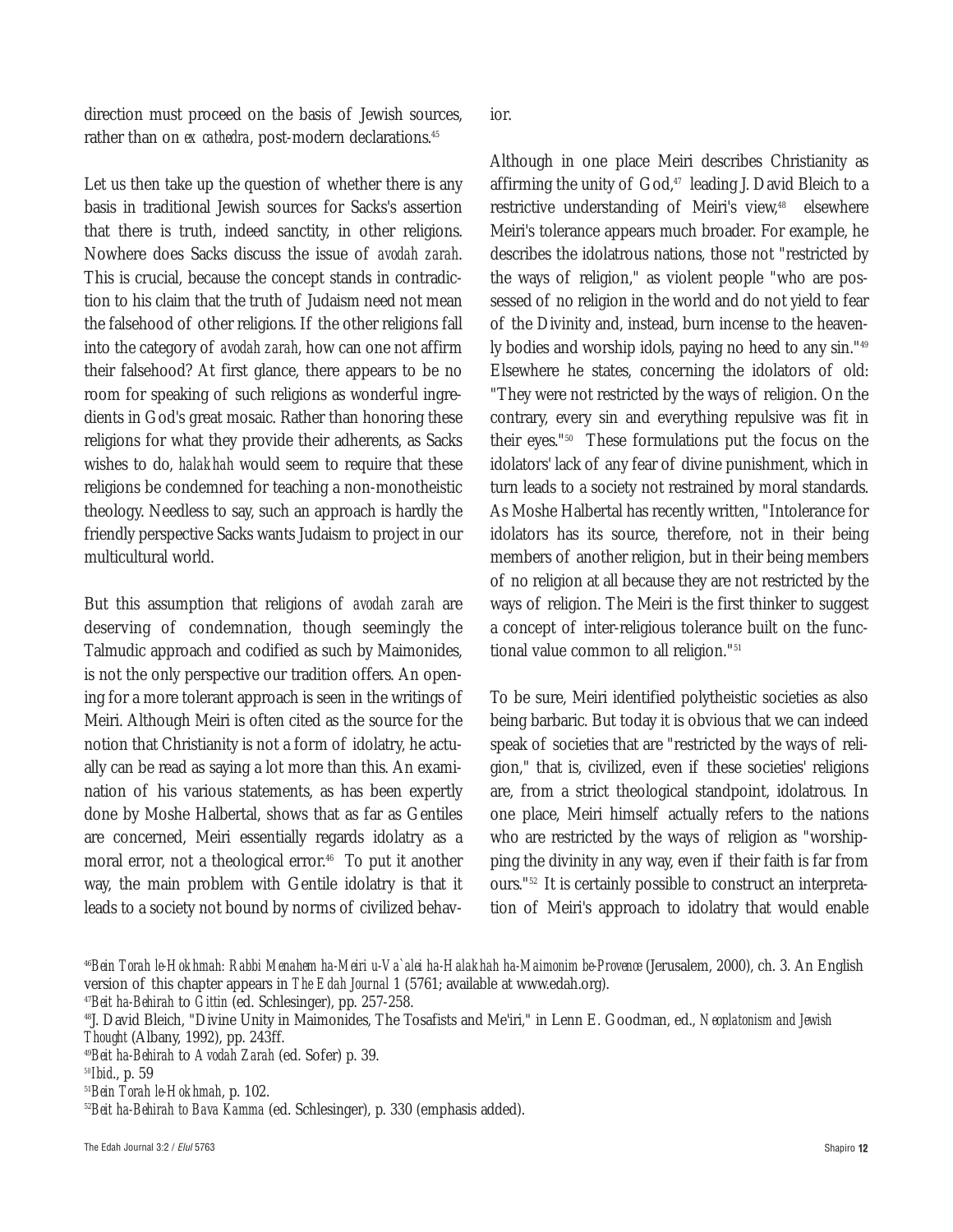religious acceptance even of the archetypal pagan from the Orient, so often referred to on the first page of seforim published in Eastern Europe. Such an interpretation would be especially valuable in modern times, since we now live with polytheists and can observe that they are not evil people. Perhaps such an interpretation was in the mind of R. Jehiel Jacob Weinberg, who was particularly adamant about the need to accept Meiri's view so that we could "put an end to the hatred of the religions for one another."53 Elsewhere, Weinberg himself wrote quite ecumenically: "We believe that a Gentile can also be blessed, when he remains true to his religion and faithfully fulfills its precepts."54

The common assumption is that Meiri's view has no source in any talmudic or midrashic text. Yet there is one *midrash* that actually expresses a remarkable tolerance of non-monotheistic theologies. *Exod. Rabbah* 15:23 reads as follows:

It is written: *Let them be only thine own, and not strangers' with thee* (Prov. 5:17). The Holy One blessed by He said, "I do not warn idolators concerning idolatry, but you," as it is said: *Ye shall make you no idols* (Lev. 26:1). Only to you have I given judgment, for it says: *Hear this, O ye priests, and attend, ye house of Israel, and give ear, O house of the King, for unto you pertaineth the judgment* (Hos. 5:1).

It would be hard to find a more clear declaration that idolatry is only a prohibition as far as Jews are concerned.

We must also call attention to Deut. 4:19, which states: "And lest thou lift up thine eyes unto heaven and when thou seest the sun and the moon and the stars, even all the host of heaven, thou be drawn away and worship them and serve them, which the Lord thy God hath allotted unto all the peoples under the whole heaven." The implication appears clear, and is noted as such by Rashbam, namely, that the stars are intended to be worshipped by the nations.<sup>55</sup>

Mal. 1:11 similarly states: "For from the rising of the sun even unto the going down of the same My name is great among the nations, and in every place offerings are presented unto My name, even pure libations; for My name is great among the nations, saith the Lord of Hosts." This verse seemingly recognizes the religious legitimacy of non-Israelite worship. In other words, although the adherents of other faiths offer sacrifices to their gods, God regards this worship as also being directed to him, even though He per se is not yet recognized. In the words of the late Chief Rabbi Hertz, "Even the heathen nations that worship the heavenly hosts pay tribute to a Supreme Being, and in this way honour My name; and the offerings which they thus present (indirectly) unto Me are animated by a pure spirit, God looking to the heart of the worshipper. This wonderful thought was further developed by the Rabbis, and is characteristic of the universalism of Judaism."56

This notion, that gentiles are not bound by a prohibition on idolatry, is also affirmed by two important medieval commentators, R. Isaac Abarbanel and R. Isaac Arama. They agree precisely with the passage from Exod. Rabbah cited above, although neither of them cites this text. In discussing the Jonah story and the actions of the people of Nineveh, Abarbanel cites the verse from Deut. 4:19 and concludes from it that the Ninevites were not to be punished for their idolatry. They did not know any better and indeed were never commanded against idolatry.57 This understanding of Abarbanel is also found in

<sup>53</sup>See my "Scholars and Friends: Rabbi Jehiel Jacob Weinberg and Professor Samuel Atlas," *Torah u-Madda Journal*, 7 (1997), p. 118 54"Zum Proselytproblem," *Jüdische Rundschau-Maccabi*, Sep. 8, 1950, p. 4.

<sup>55</sup>The Talmud, *Megillah* 9b and *Avodah Zarah* 55a, specifically rejects such a reading.

<sup>56</sup>*Pentateuch and Haftorahs.,* p. 103.

<sup>57</sup>Commentary to Jon. 4:11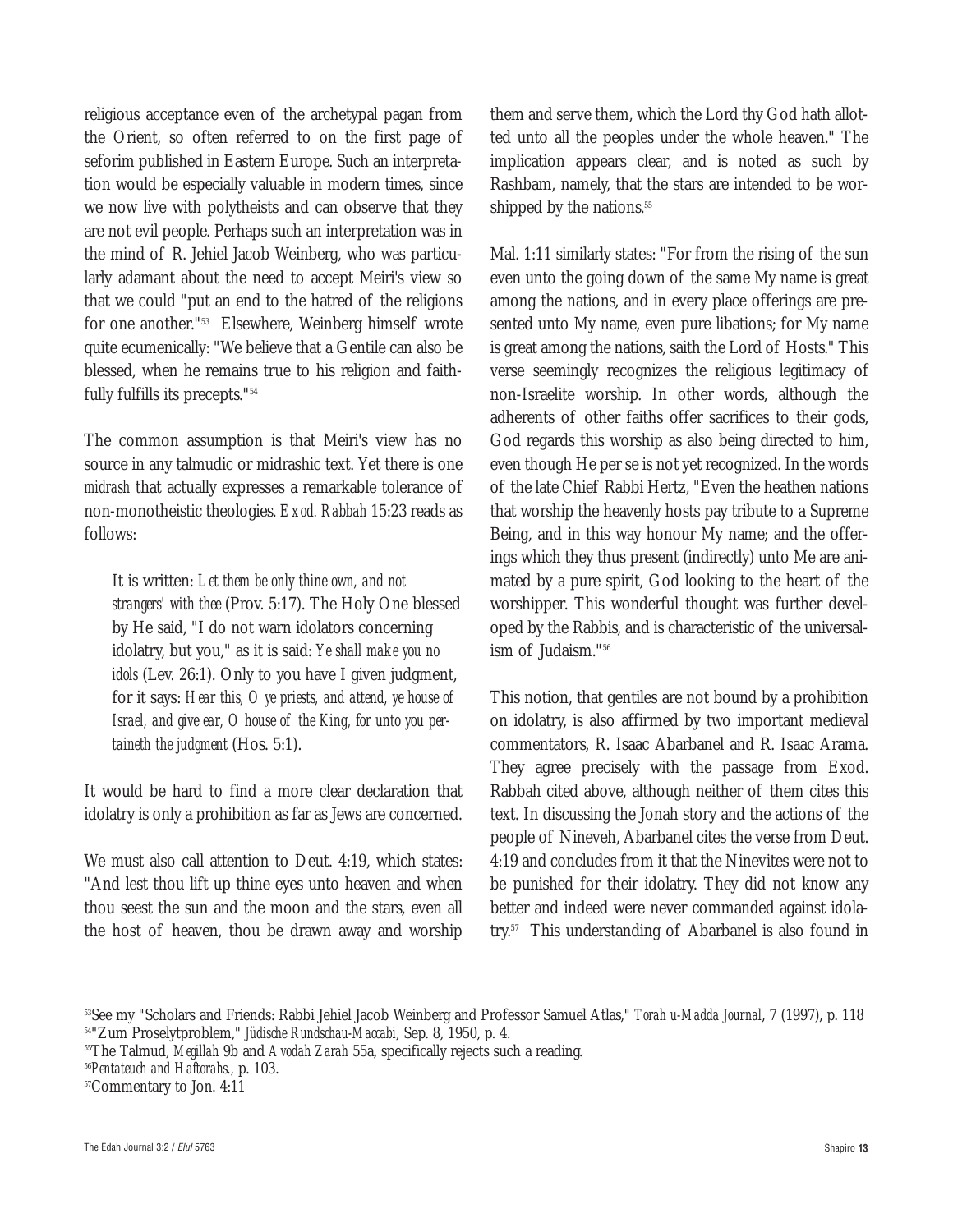his commentary to 1 Kings chapter 3, where he again cites the verse from Deut. 4:19 in the context of Solomon informing the nations how best to worship the stars of the heavens. Since this is permitted for Gentiles, Solomon did no wrong in this.<sup>58</sup>

R. Isaac Arama also cites the verse from Deut. 4:19, as well as some other biblical passages, and is explicit that "the nations are not obligated in the prohibition against idolatry."59 He also points to a passage in *Bava Kamma* 38a: "R. Joseph said: *He stood and measured the earth he beheld* [*and drove asunder* (va-yatter) *the nations*<sup>60</sup>]. What did He behold? He beheld the seven commandments which had been accepted by all the descendants of Noah, but since they did not observe them, He rose up and granted them exemption (*ve-hittiran lahem*)." While the Talmud records a couple of amoraic understandings of what R. Joseph meant, Arama holds to the simple meaning, which is that Gentiles are no longer obligated in the Noahide Laws. Not noted by Arama is that *Lev. Rabbah* 13:2 is also explicit that since the Gentiles "were unable to endure even the seven precepts accepted by the descendants of Noah, God took these off them and put them on Israel."

This notion, that God no longer requires obedience to the Noahide Laws, is, of course, quite surprising. According to this view, law is based on convention rather than revelation. Each society is therefore free to establish its own standards in all areas, including religion. With such an understanding, even gentile idolatrous worship would cease to be objectionable. In addition to Arama, this view concerning the current non-binding nature of the Noahide Laws is shared by at least one of the Tosafists, who distinguishes between the period prior to the giving of the Torah, when Gentiles were obligated by these laws, and the time subsequent to the revelation at Sinai, when they were freed from them.<sup>61</sup> Others who assert that the Noahide laws are no longer binding include R. Solomon ben Abraham Algazi<sup>62</sup> and R. Meir Azariah da Fano<sup>63</sup>. R. Joseph Trani is quoted by R. Hayyim Abulafia as having held the identical position, and, based upon it, disputed Maimonides' ruling that it is a capital offense for Gentiles to violate the Noahide Laws.<sup>64</sup> R. Isaac Palache too regards the Noahide Laws as no longer binding on Gentiles by virtue of divine law, although he argues that one is still permitted (!) to instruct them in these laws because they have a strong utilitarian purpose, in that they make for a civilized society (*tiqqun ha-olam*). <sup>65</sup>

Finally, in his earliest work, R. Samson Raphael Hirsch also implies that Gentiles are not obligated by the prohi-

<sup>59</sup>*Akedat Yitzhak*, ed. Pollak (Israel, 1974), Deut., ch. 88, p. 17a, *Hazut Qashah*, ch. 12, pp. 32a-32b.

61See the version of *Tosafot in Ein Ya1aqov, Hagigah* 13a, s. v., ein. This *Tosafot* is quoted by R. Joel Sirkes, *Haggahot ha-Bah to Hagigah* 13a.

<sup>62</sup> Ahavat Olam (Dyhenfurth, 1693), pp. 27a-b.

<sup>63</sup>See *She'elot u-Teshuvot ha-Rama mi-Fano* (Jerusalem, no date), no. 123 (pp. 256-257). He himself contradicts this position *ibid.*, no. 30

<sup>64</sup>*Miqra'ei Qodesh* (Jerusalem, 1993), p. 184. Abulafia does not cite where Trani expressed this view, and it doesn't seem to be found in his published works, but many of his writings were lost. I assume that when Abulafia refers to Maharit, he has Trani in mind, but it is also possible that he means R. Joseph Taitatzak.

<sup>65</sup>*Yafeh la-Lev* (Izmir, 1889), vol. 5, *Yoreh De`ah* 246:9.

<sup>58</sup>Pp. 475-476 in the standard editions. This latter text (as well as the texts from Arama discussed forthwith) are cited by David Berger, "'The Wisest of All Men': Solomon's Wisdom in Medieval Jewish Commentaries on the Book of Kings," in Elman and Gurock, eds. *Hazon Nahum*, p. 107, n. 39. In his article "*Al Tadmitam shel ha-Goyim ba-Sifrut ha-Pulmusit ha-Ashkenazit*," in Yom Tov Assis, *et al*. eds., *Yehudim mul ha-Tselav,* p. 90, Berger discusses Abarbanel's assertion that God will wipe out the Christians for their sin of attributing corporeality to God. I don't see how this latter position can be squared with the position cited in the text, which frees Gentiles from culpability for idolatry. In private communication Professor Berger has commented, "Arguably, we have there a remarkable position that some forms of paganism are less blameworthy than Christianity. I am tempted to say, '*Benei Noah lo huzharu al avodah zarah shel ammei kedem* (or at least some forms of it), *aval huzharu al ha-Natzrut.*'"

<sup>60</sup>Hab. 3:6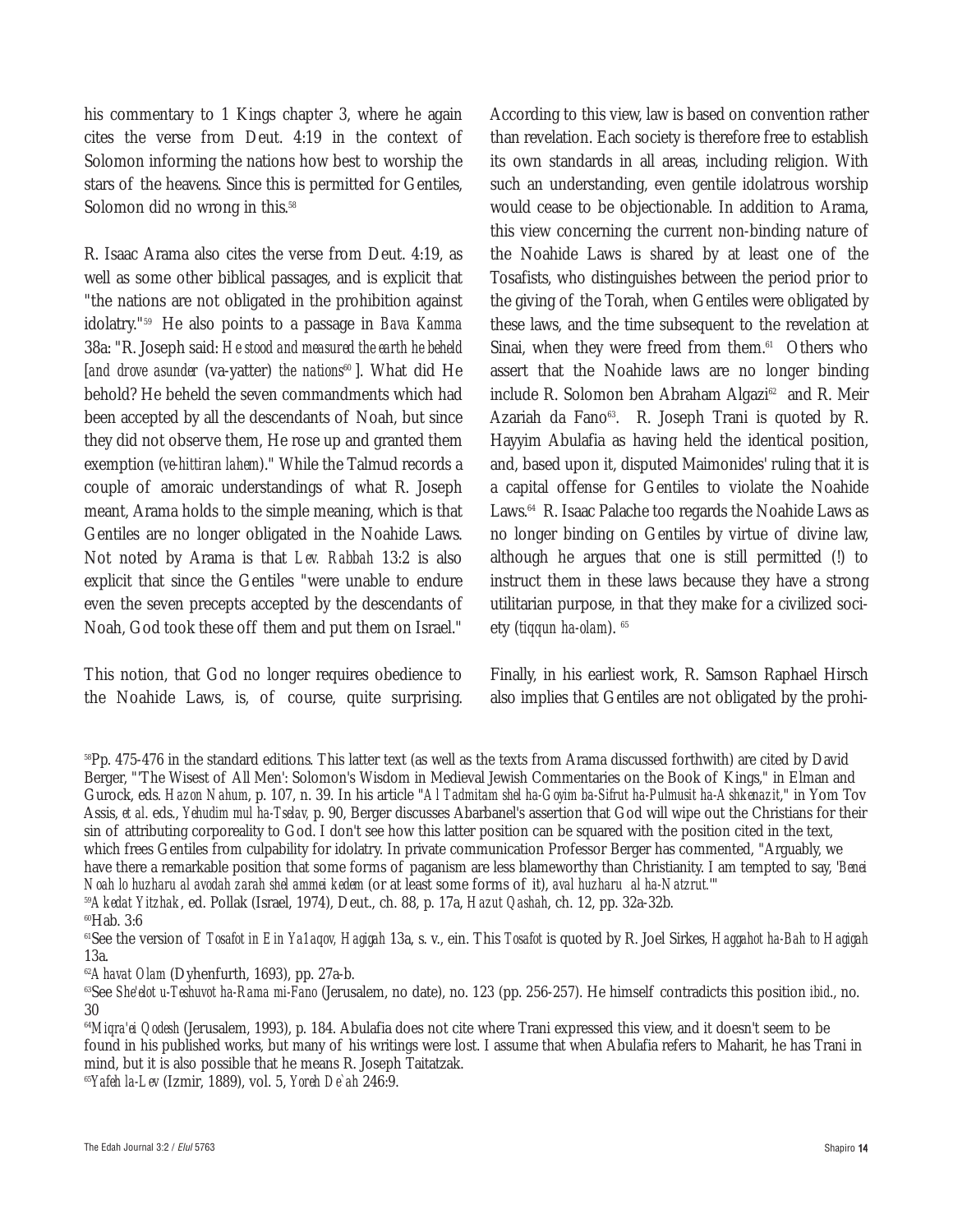bition against idolatry. He writes, with reference to the Jews being regarded as the Chosen People, "This designation does not imply, as some have falsely interpreted it, that Israel has a monopoly on God's love and favor. On the contrary, it proclaims that God has the sole and exclusive claim to Israel's devotion and service; that Israel may not render Divine homage to any other being."66 The implication of the final comment is that whereas Israel, as the Chosen People, may not render Divine homage to any other being, the nations of the world are permitted to do so.

To be sure, these are minority views, but minority views have a place in the tradition. This is especially so when dealing with matters of Jewish thought, which, by their nature, do not require a practical halakhic ruling. Since Sacks wishes to develop a radical idea, it is crucial that he have at least some support for it in the tradition. The sources cited here can perhaps be of some assistance in this regard.

So far we have only spoken of the negative, and shown why the common notion that idolatry is prohibited for Gentiles is not without dissent. But what about the positive side, which Sacks stresses, that other religions have real, objective truth? Can we also find support for this notion in the tradition?

Here too there are some passages that could assist Sacks. The most famous is found at the end of the *Mishneh Torah*, where Maimonides notes that both Christianity–which, according to Maimonides, is an idolatrous religion $67$  –and Islam "served to clear the way for King Messiah, to prepare the whole world to worship God with one accord." In other words, both of these religions in fact contain truth, and serve to move society closer to a pure view of God. To be sure, Maimonides sees their truth as provisional, and this is hardly identical with Sacks's understanding. Yet the passage is still significant in that it recognizes that other religions, even idolatrous ones, can indeed contain truth.

What about Sacks's more extreme assertion, that other religions also contain sanctity?<sup>68</sup> The Talmud speaks of prophets who were sent to the nations of the world (*Bava Batra* 15b). Their role was to bring God's word, and it is certainly possible that this word could exist in the framework of another religion. Furthermore, one need not assume that the prophets mentioned in the Talmud are all that have appeared among the Gentiles. Although there

<sup>&</sup>lt;sup>66</sup>Nineteen Letters, tr. Jacob Breuer (New York, 1969), pp. 96-97. R. Joseph ben Joshua of Krakow's position is not entirely clear, but he, too, believes that the Noahide Laws are not currently binding, or perhaps only binding rabbinically. See *She'elot u-Teshuvot Penei Yehoshu`a* (Lvov, 1860), vol. 1, *Yoreh De`ah*, no. 3, vol. 2, *Even ha-Ezer,* no. 43, and the criticism of R. Moses Sofer, *She'elot u-Teshuvot Hatam Sofer* (Jerusalem, 1991), *Hoshen Mishpat*, no. 185.

<sup>67</sup>See his commentary to *Avodah Zarah* 1:3-4, *Mishneh Torah, Hilkhot Avodah Zarah* 9:4 (uncensored version). For responsa that permit Jews to contribute to the building of a church (some more grudgingly than others), see R. Marcus Horovitz, *Matteh Levi* (Frankfurt, 1933), vol. 2, *Yoreh De`ah,* no. 28; R. Isaac Unna, *Sho'alin ve-Dorshin* (Tel Aviv, 1964), no. 35; R. Yehudah Herzl Henkin, *Benei Vanim* (Jerusalem, 1997), vol. 3, no. 36; R. Shalom Messas, *Shemesh u-Magen* (Jerusalem, 2000), vol. 3, *Orah Hayyim*, nos. 30- 31. Messas is the recently deceased Sephardic Chief Rabbi of Jerusalem. After this essay was completed I discovered that the Zohar, *Pekudei* 237a, refers to the kingdom of Greece as having been "near the true faith". Zohar, Introduction 13a, after noting that the *Shekhinah* takes under its wings those who separate themselves from impurity, states: "*Let the earth bring forth a living soul according to its kind.*" The expression 'after its kind' denotes that there are many compartments and enclosures one within the other in that region which is called 'living', beneath its [the *Shekhinah's*] wings. The right wing has two compartments, which branch out from it for two other nations who are most closely related to Israel [in their monotheistic belief], and therefore have entrance into these compartments. Underneath the left wing there are two other compartments which are divided between two other nations, namely Ammon and Moab. All these are included in the term 'soul of the living'." As for Islamic monotheism, Maimonides positive evaluation was also shared by Nahmanides, commentary to Genesis 2:3 (end). <sup>68</sup>Eugene Korn, in an essay that parallels Sacks in many ways, also speaks of the "Jewish conception of covenantal pluralism [that] lays the groundwork for *multiple sacred covenants* that all moral people can follow" (emphasis added). See his "One God: Many Faiths - A Jewish Theology of Covenantal Pluralism," www.bc.edu/research/cjl/metaelements/texts/articles/Korn\_13Mar03.htm.